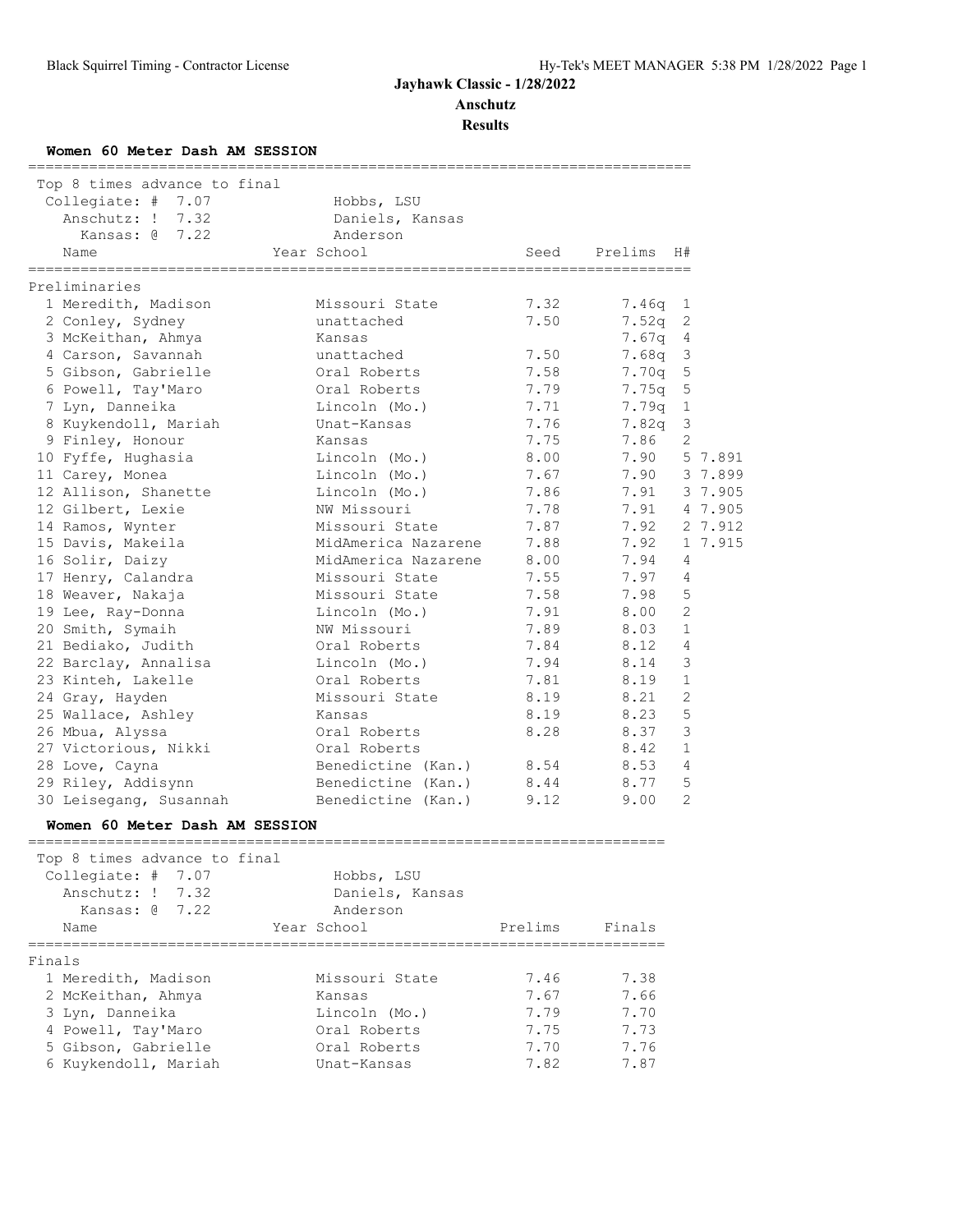## **Women 200 Meter Dash AM SESSION**

| Collegiate: # 22.40<br>Anschutz: ! 23.62<br>Kansas: @ 22.62<br>Name | Knight, Texas<br>Daniels, Kansas<br>Anderson<br>Year School | Seed           | Finals         | H#                             |
|---------------------------------------------------------------------|-------------------------------------------------------------|----------------|----------------|--------------------------------|
|                                                                     |                                                             |                |                |                                |
| 1 Ramos, Wynter                                                     | Missouri State                                              | 25.99          | 25.46          | $\mathbf{1}$                   |
| 2 Henry, Calandra                                                   | Missouri State                                              | 25.60          | 26.02          | $\mathbf{1}$                   |
| 3 Obazughanmwen, Charity                                            | Missouri State                                              | 26.16          | 26.49          | 2                              |
| 4 George, Shantae                                                   | Lincoln (Mo.)                                               | 26.10          | 26.50          | $\overline{2}$                 |
| 5 Solir, Daizy                                                      | MidAmerica Nazarene                                         | 26.25          | 26.79          | $\overline{c}$                 |
| 6 George, Aliyah                                                    | Lincoln (Mo.)                                               | 26.00          | 26.92          | $\mathbf{1}$                   |
| 7 Badoo, Giselle                                                    | Missouri State                                              | 26.00          | 27.12          | $\mathbf{1}$                   |
| 8 Gray, Hayden                                                      | Missouri State                                              | 26.52          | 27.31          | 3                              |
| 9 Muldrow, O'Shayla                                                 | Missouri State                                              | 26.73          | 27.61          | 3                              |
| 10 Victorious, Nikki                                                | Oral Roberts                                                | 27.08          | 27.73          | 4                              |
| 11 Nicholson, Janiah                                                | MidAmerica Nazarene                                         | 27.87          | 28.02          | 5                              |
| 12 Heck, Lauren                                                     | Kansas                                                      | 26.20          | 28.15          | $\overline{c}$                 |
| 13 Ngo Tonye Nyemeck, Manue                                         | Missouri State                                              | 26.37          | 28.17          | 3                              |
| 14 Mbua, Alyssa                                                     | Oral Roberts                                                | 27.99          | 28.24          | 5                              |
| 15 Mathews, Amriah                                                  | Unat-Kansas                                                 | 24.40          | 28.69          | 3                              |
| 16 Ostenson, Abigael                                                | MidAmerica Nazarene                                         | 27.81          | 29.60          | $\overline{4}$                 |
| 17 Brock, Jhirya                                                    | MidAmerica Nazarene                                         | 29.73          | 30.87          | 4                              |
| Women 200 Meter Dash PM SESSION                                     |                                                             |                |                |                                |
| ----------------------------                                        |                                                             |                |                |                                |
| Collegiate: # 22.38                                                 | Thomas, Harvard                                             |                |                |                                |
| Anschutz: ! 23.62                                                   | Daniels, Kansas                                             |                |                |                                |
| Kansas: @ 22.62                                                     | Anderson                                                    |                |                |                                |
| Name                                                                | Year School                                                 | Seed           | Finals         | H#                             |
|                                                                     |                                                             |                |                |                                |
| 1 Meredith, Madison                                                 | Missouri State                                              | 23.46          | 24.93<br>25.11 | $\mathbf{1}$<br>$\mathbf{1}$   |
| 2 Kuykendoll, Mariah                                                | Unat-Kansas<br>NW Missouri                                  | 24.12          |                | $\overline{c}$                 |
| 3 Gilbert, Lexie                                                    | MidAmerica Nazarene                                         | 25.51<br>25.54 | 26.23<br>26.32 | 2                              |
| 4 Davis, Makeila                                                    |                                                             |                |                |                                |
| 5 Bediako, Judith<br>6 Anderson, Tiara                              | Oral Roberts                                                | 24.59<br>25.50 | 26.85          | $\mathbf{1}$<br>$\overline{2}$ |
|                                                                     | Kansas                                                      |                | 28.47          |                                |
| Women 400 Meter Dash PM SESSION                                     |                                                             |                |                |                                |
| Collegiate: $# 50.54$                                               |                                                             |                |                |                                |
| Anschutz: ! 53.73                                                   | McCorory, Hampton<br>Blake, Unattached                      |                |                |                                |
| Kansas: @ 51.78                                                     | Dixon                                                       |                |                |                                |
|                                                                     | Year School                                                 | Seed           | Finals         | H#                             |
| Name                                                                |                                                             |                |                |                                |
| 1 Toledo, Luisarys                                                  | NW Missouri                                                 | 55.63          | 55.75          | 1                              |
| 26.149 (26.149)                                                     | 55.744 (29.595)                                             |                |                |                                |
| 2 Saenz, Chloe                                                      | NW Missouri                                                 | 57.10          | 57.03          | 1                              |
| 26.472 (26.472)                                                     | 57.027 (30.555)                                             |                |                |                                |
| 3 Wright, Satanya                                                   | Kansas                                                      | 56.97          | 57.17          | $\mathbf{1}$                   |
| 26.112 (26.112)                                                     | 57.165 (31.053)                                             |                |                |                                |
| 4 Thomas, Shevanae                                                  | Lincoln (Mo.)                                               | 56.90          | 57.61          | $\mathbf{1}$                   |
| 26.994 (26.994)                                                     | 57.603 (30.609)                                             |                |                |                                |
| 5 Hughey, Tiffany                                                   | NW Missouri                                                 | 57.24          | 57.67          | 2                              |
| 26.827 (26.827)                                                     | 57.662 (30.835)                                             |                |                |                                |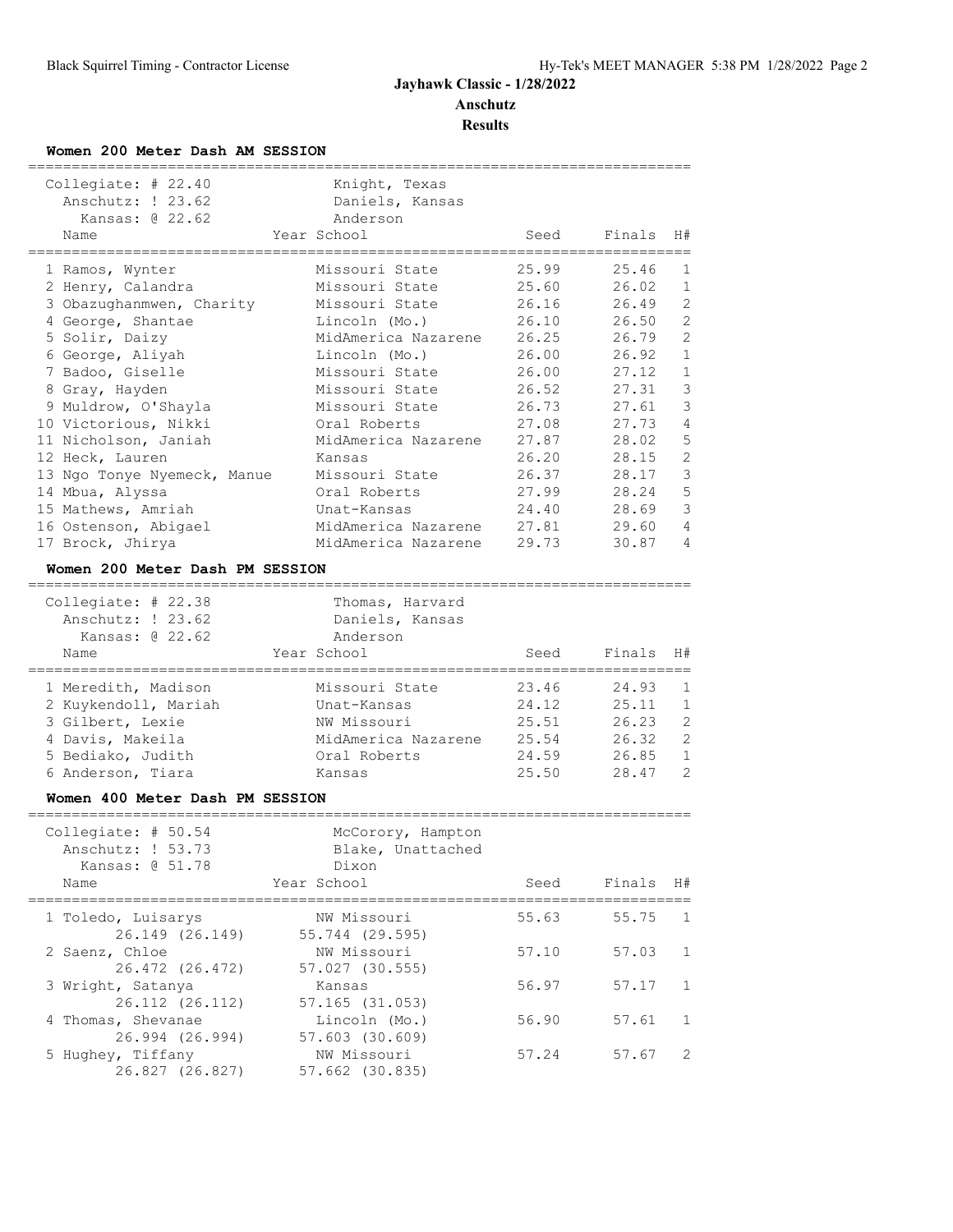**Results**

| Women 400 Meter Dash PM SESSION |                     |       |             |  |
|---------------------------------|---------------------|-------|-------------|--|
| 6 Colby, Riley                  | Kansas              |       | 58.74 2     |  |
| 27.124 (27.124)                 | 58.734 (31.610)     |       |             |  |
| 7 Commins, Jaedy                | NW Missouri         | 57.85 | 59.60 2     |  |
| 27.777 (27.777)                 | 59.597 (31.820)     |       |             |  |
| 8 Obazughanmwen, Charity        | Missouri State      | 58.50 | 59.72 2     |  |
| 26.648 (26.648)                 | 59.717 (33.069)     |       |             |  |
| 9 Ihasz, Mackenzie              | Missouri State      | 58.09 | $1:01.35$ 2 |  |
| 28.097 (28.097)                 | $1:01.346$ (33.249) |       |             |  |

### **Women 400 Meter Dash AM SESSION**

| Collegiate: $# 50.34$<br>Anschutz: ! 53.73<br>Kansas: @ 51.78 | Ellis, USC<br>Blake, Unattached<br>Dixon             |         |                |                         |
|---------------------------------------------------------------|------------------------------------------------------|---------|----------------|-------------------------|
| Name                                                          | Year School                                          |         | Seed Finals H# |                         |
| 1 Ifah, Victory                                               | Missouri State<br>27.393 (27.393) 1:00.677 (33.284)  | 1:01.02 | $1:00.68$ 1    |                         |
| 2 Ngo Tonye Nyemeck, Manue<br>29.181 (29.181)                 | Missouri State<br>$1:03.144$ (33.963)                | 58.73   | $1:03.15$ 1    |                         |
| 3 Halstead, Meghan<br>30.103 (30.103)                         | Missouri State<br>$1:03.763$ $(33.660)$              |         | 1:03.77        | $\overline{\mathbf{3}}$ |
| 4 Nicholson, Janiah<br>28.794 (28.794)                        | MidAmerica Nazarene 1:02.40<br>$1:04.039$ $(35.245)$ |         | 1:04.04        | $\overline{1}$          |
| 5 Love, Cayna<br>30.686 (30.686)                              | Benedictine (Kan.)<br>$1:07.876$ (37.190)            | 1:03.00 | 1:07.88        | 2                       |
| 6 Ostenson, Abigael<br>30.572 (30.572)                        | MidAmerica Nazarene<br>1:07.930(37.358)              | 1:04.19 | 1:07.93        | 2                       |
| 7 Leisegang, Susannah<br>30.585 (30.585)                      | Benedictine (Kan.)<br>$1:08.546$ (37.961)            | 1:04.00 | 1:08.55        | 2                       |
| 8 Brock, Jhirya<br>32.207 (32.207)                            | MidAmerica Nazarene 1:06.14<br>$1:10.644$ (38.437)   |         | 1:10.65        | 3                       |

### **Women 600 Meter Run PM SESSION**

| Anschutz: ! 1:20.50<br>Kansas: @ 1:20.38<br>Name | Milling, Nebraska<br>Clark<br>Year School | Finals<br>Seed        |
|--------------------------------------------------|-------------------------------------------|-----------------------|
| 1 Seratte, Evann                                 | Kansas                                    | $1:35.00$ $1:36.69$   |
| 29.656 (29.656)                                  | $1:01.679$ (32.023)                       | $1:36.687$ $(35.008)$ |
| 2 Mannings, Jameaka                              | Lincoln (Mo.)                             | $1:38.30$ $1:37.20$   |
| 29.031 (29.031)                                  | $1:01.954$ (32.923)                       | $1:37.193$ (35.239)   |
| 3 Twiehaus, Paige                                | Kansas                                    | $1:31.00$ $1:39.80$   |
| 29.867 (29.867)                                  | 1:02.747(32.880)                          | 1:39.800(37.053)      |
| 4 Boasso, Alice                                  | Kansas                                    | $1:34.61$ $1:40.19$   |
| 29.318 (29.318)                                  | $1:02.281$ $(32.963)$                     | $1:40.181$ $(37.900)$ |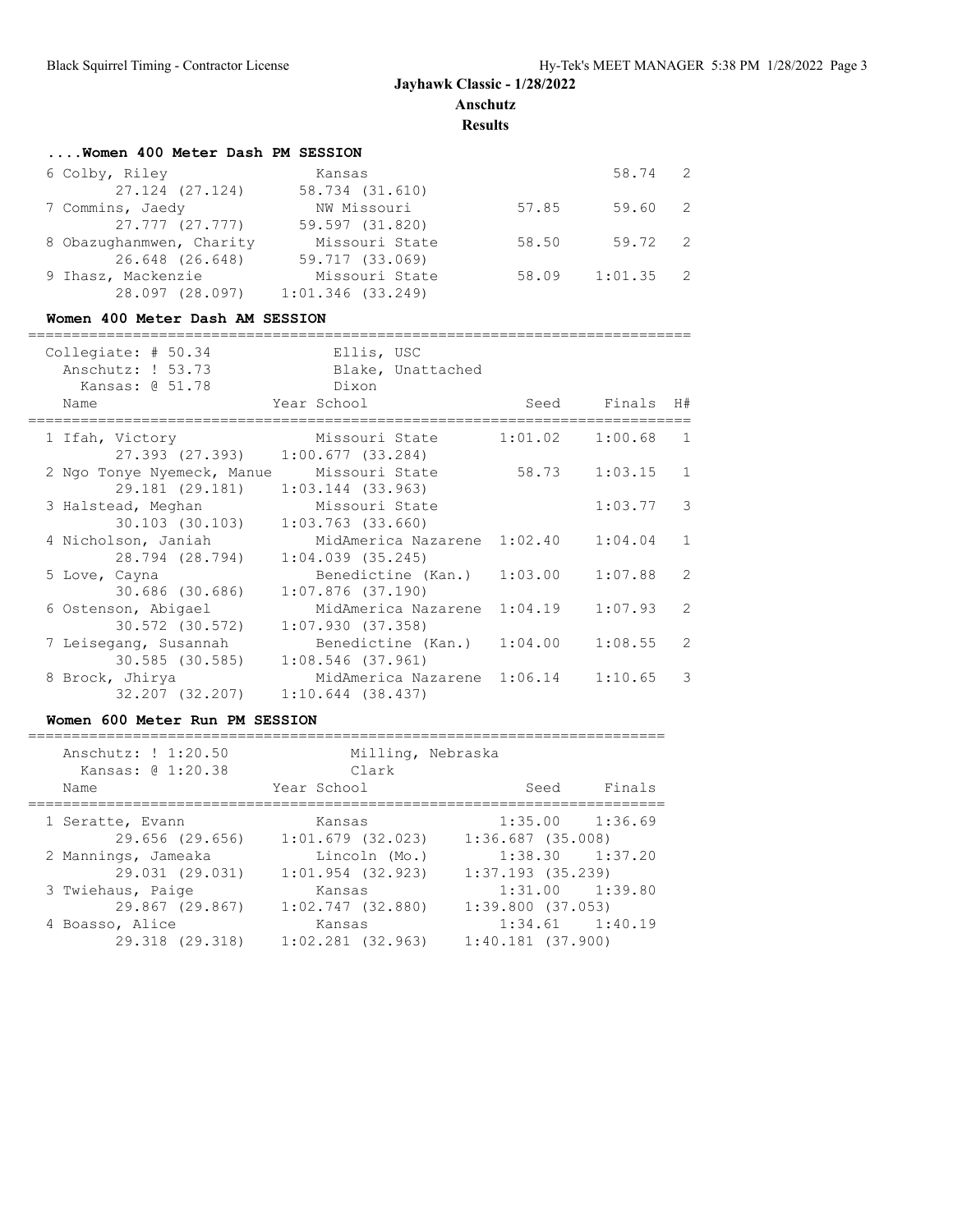**Results**

## **Women 800 Meter Run PM SESSION**

| Collegiate: $# 2:00.75$<br>vallegiate: # 2:00.75 (Cook, Tennessee Anschutz: ! 2:06.35 (Arnold, Texas<br>Kansas: @ 2:04.91<br>Name<br>====================== | Kloster<br>Year School                                                                                               | Seed Finals          |  |
|-------------------------------------------------------------------------------------------------------------------------------------------------------------|----------------------------------------------------------------------------------------------------------------------|----------------------|--|
| 1 Mazzei, Adrena                                                                                                                                            | i, Adrena (1992) 1:06.108 (33.366) 1:40.306 (34.198) 2:14.609 (34.303)                                               |                      |  |
| 2 Laribi, Faten                                                                                                                                             | Kansas                                                                                                               | $2:11.34$ $2:14.92$  |  |
|                                                                                                                                                             | 1:05.960 (33.842) 1:05.242 (34.282) 1:05.242 (34.669)                                                                |                      |  |
| 3 Harp, Kaylee<br>32.362 (32.362)                                                                                                                           | NW Missouri<br>$1:06.040$ (33.678) $1:40.612$ (34.572) $2:15.927$ (35.315)                                           | $2:10.83$ $2:15.93$  |  |
| 4 Rolewicz, Ashley                                                                                                                                          | Missouri State                                                                                                       | $2:15.80$ $2:18.29$  |  |
| 32.970 (32.970)<br>5 McKoy, Claudrice                                                                                                                       | $1:06.478$ (33.508) $1:42.055$ (35.577) $2:18.287$ (36.232)<br>Missouri State                                        | $2:20.00$ $2:19.42$  |  |
| 33.048 (33.048)                                                                                                                                             | $1:06.427$ (33.379) $1:42.184$ (35.757) $2:19.415$ (37.231)                                                          |                      |  |
| 6 Burdova, Magdalena<br>33.106 (33.106)                                                                                                                     | MidAmerica Nazarene 2:21.75 2:20.31<br>$1:07.107$ (34.001) $1:43.791$ (36.684) $2:20.306$ (36.515)                   |                      |  |
| 7 Harris, Mary Margaret                                                                                                                                     | Missouri State                                                                                                       | $2:26.00$ $2:22.92$  |  |
| 32.644 (32.644)<br>8 Hill, Talley                                                                                                                           | $1:06.666$ (34.022) $1:43.469$ (36.803) $2:22.911$ (39.442)<br>Kansas                                                | $2:20.76$ $2:24.72$  |  |
|                                                                                                                                                             | 33.371 (33.371) $1:08.098$ (34.727) $1:44.852$ (36.754) $2:24.712$ (39.860)<br>victoria Oral Roberts 2:53.71 2:52.40 |                      |  |
| 9 Baker, Victoria                                                                                                                                           | Oral Roberts<br>37.338 (37.338) 1:19.129 (41.791) 2:04.964 (45.835) 2:52.396 (47.432)                                | $2:53.71$ $2:52.40$  |  |
|                                                                                                                                                             |                                                                                                                      |                      |  |
| Women 1000 Meter Run PM SESSION                                                                                                                             |                                                                                                                      |                      |  |
|                                                                                                                                                             |                                                                                                                      |                      |  |
| Collegiate: $\#$ 2:41.00                                                                                                                                    | Van Buskirk, Duke                                                                                                    |                      |  |
| Anschutz: ! 2:51.08 Kloster, Kansas<br>Kansas: @ 2:46.60                                                                                                    | Bonds                                                                                                                |                      |  |
| Name                                                                                                                                                        | Year School                                                                                                          | Seed Finals          |  |
| 1 Johnson, Avryl                                                                                                                                            | Kansas                                                                                                               | $2:53.23$ $2:47.82!$ |  |
|                                                                                                                                                             | 32.289 (32.289) 1:07.193 (34.904) 1:42.541 (35.348) 2:16.016 (33.475)                                                |                      |  |
| 2:47.815(31.799)<br>2 Herner, Sommer                                                                                                                        | Kansas                                                                                                               | 2:49.82 2:49.42!     |  |
|                                                                                                                                                             | 32.506 (32.506) 1:07.389 (34.883) 1:42.405 (35.016) 2:16.083 (33.678)                                                |                      |  |
| $2:49.418$ (33.335)<br>3 Eidman, Maya                                                                                                                       | MidAmerica Nazarene 3:10.53 3:12.29                                                                                  |                      |  |
| 33.529 (33.529)                                                                                                                                             | $1:11.145$ (37.616) $1:51.239$ (40.094) $2:32.709$ (41.470)                                                          |                      |  |
| $3:12.290$ (39.581)<br>4 Schmidt, Sienna                                                                                                                    | MidAmerica Nazarene 3:22.00 3:24.08                                                                                  |                      |  |
| 33.961 (33.961)                                                                                                                                             | $1:13.131$ (39.170) $1:56.453$ (43.322) $2:41.596$ (45.143)                                                          |                      |  |
| $3:24.074$ $(42.478)$                                                                                                                                       |                                                                                                                      |                      |  |
| 5 Sanderson, Gabrielle<br>33.379 (33.379)<br>$3:38.729$ (49.135)                                                                                            | Benedictine (Kan.) 3:18.43 3:38.73<br>$1:12.836$ (39.457) $1:58.514$ (45.678) $2:49.594$ (51.080)                    |                      |  |

### **Women 1000 Meter Run AM SESSION**

| Collegiate: $\# 2:41.00$ |  |                 | Van Buskirk, Duke |      |        |
|--------------------------|--|-----------------|-------------------|------|--------|
| Anschutz: ! 2:51.08      |  | Kloster, Kansas |                   |      |        |
| Kansas: @ 2:46.60        |  | Bonds           |                   |      |        |
| Name                     |  | Year School     |                   | Seed | Finals |
|                          |  |                 |                   |      |        |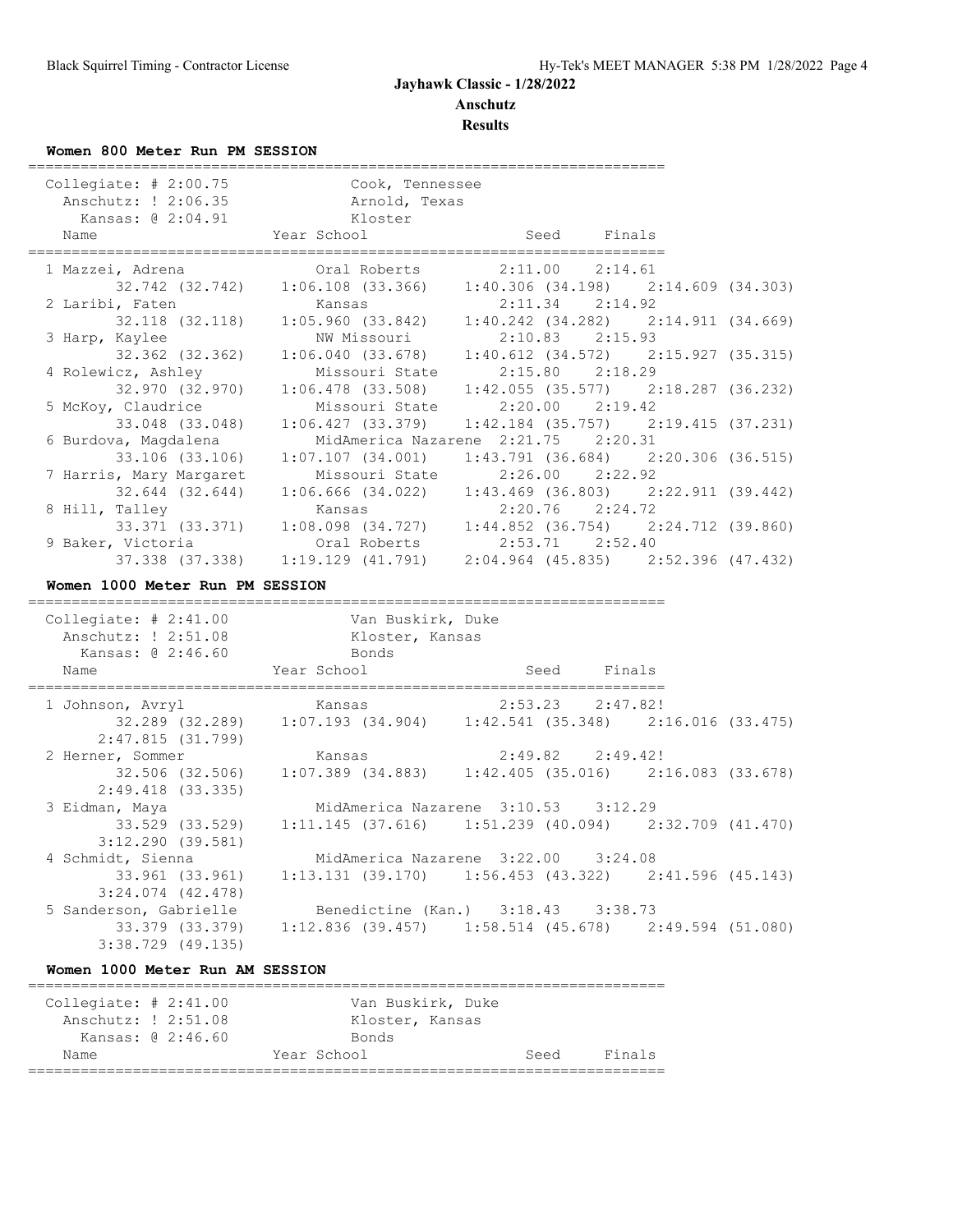**Anschutz**

**Results**

# **....Women 1000 Meter Run AM SESSION**

| 1 Golden, Mary Cate | Benedictine (Kan.) 3:20.00 3:26.57                          |                     |                                     |  |
|---------------------|-------------------------------------------------------------|---------------------|-------------------------------------|--|
| 38.046 (38.046)     | $1:17.929$ (39.883) $2:00.434$ (42.505) $2:45.618$ (45.184) |                     |                                     |  |
| $3:26.562$ (40.944) |                                                             |                     |                                     |  |
| 2 Downey, Gemma     | Benedictine (Kan.) 3:20.00 3:33.15                          |                     |                                     |  |
| 38.947 (38.947)     | $1:18.813$ (39.866) $2:01.601$ (42.788) $2:47.635$ (46.034) |                     |                                     |  |
| $3:33.148$ (45.513) |                                                             |                     |                                     |  |
| 3 Atencio, Alliana  | Haskell Indian                                              | $3:39.90$ $3:49.26$ |                                     |  |
| 39.503 (39.503)     | 1:19.576 (40.073)                                           |                     | 2:05.022 (45.446) 2:55.904 (50.882) |  |
| 3:49.260(53.356)    |                                                             |                     |                                     |  |

#### **Women 1 Mile Run AM SESSION**

| Collegiate: # 4:25.91 Barringer, Colorado<br>Anschutz: ! 4:38.11 ten Bensel, Nebraska<br>Kansas: @ 4:41.61 Bonds |                                                                                 |                                                             |  |
|------------------------------------------------------------------------------------------------------------------|---------------------------------------------------------------------------------|-------------------------------------------------------------|--|
| Year School<br>Name                                                                                              |                                                                                 | Seed Finals                                                 |  |
| 1 Bailey, Mary Beth Markansas Tech 5:22.84 5:16.36                                                               |                                                                                 |                                                             |  |
|                                                                                                                  | 41.106 (41.106) 1:20.280 (39.174) 1:58.984 (38.704) 2:38.685 (39.701)           |                                                             |  |
|                                                                                                                  | 3:19.373 (40.688) 3:59.981 (40.608) 4:39.322 (39.341) 5:16.357 (37.035)         |                                                             |  |
| 2 Palmer, Shelby                                                                                                 | Missouri State                                                                  | $5:20.00$ $5:19.09$                                         |  |
|                                                                                                                  | 41.333 (41.333) 1:19.873 (38.540)                                               | $1:58.457$ (38.584) $2:38.156$ (39.699)                     |  |
|                                                                                                                  | 3:18.687 (40.531) 3:59.314 (40.627) 4:39.240 (39.926) 5:19.083 (39.843)         |                                                             |  |
| 3 Beshore, Calli                                                                                                 | Arkansas Tech                                                                   | $5:28.60$ $5:20.01$                                         |  |
|                                                                                                                  | 40.883 (40.883) 1:19.732 (38.849)                                               | $1:58.280$ (38.548) $2:38.301$ (40.021)                     |  |
| $3:19.181$ (40.880)                                                                                              |                                                                                 | $3:59.909$ (40.728) $4:40.216$ (40.307) $5:20.008$ (39.792) |  |
| 4 Maravillas, Karina                                                                                             | Arkansas Tech                                                                   | $5:15.00$ $5:26.42$                                         |  |
|                                                                                                                  | 41.377 (41.377) 1:20.257 (38.880)                                               | $1:58.794$ (38.537) $2:38.457$ (39.663)                     |  |
| $3:19.433$ (40.976)                                                                                              | 4:00.945(41.512)                                                                | $4:42.955$ (42.010) $5:26.415$ (43.460)                     |  |
| 5 Delaney, Adyson Missouri State                                                                                 |                                                                                 | $5:13.15$ $5:28.32$                                         |  |
|                                                                                                                  | 41.150 (41.150) 1:19.946 (38.796)                                               | $1:58.592$ (38.646) $2:38.419$ (39.827)                     |  |
|                                                                                                                  | 3:19.142 (40.723) 4:01.530 (42.388) 4:45.079 (43.549) 5:28.319 (43.240)         |                                                             |  |
| 6 West, Felicity <b>Arkansas</b> Tech                                                                            |                                                                                 | $5:26.00$ $5:29.65$                                         |  |
| 41.427 (41.427)                                                                                                  | 1:20.449 (39.022)                                                               | $1:59.134$ (38.685) $2:39.222$ (40.088)                     |  |
|                                                                                                                  | $3:20.840$ (41.618) $4:02.903$ (42.063) $4:46.039$ (43.136) $5:29.650$ (43.611) |                                                             |  |
| 7 Harris, Mary Margaret Missouri State                                                                           |                                                                                 | 5:37.96 5:34.18                                             |  |
|                                                                                                                  | 41.194 (41.194) 1:20.058 (38.864)                                               | $1:58.740$ (38.682) $2:38.941$ (40.201)                     |  |
|                                                                                                                  | $3:20.902$ (41.961) $4:04.518$ (43.616) $4:49.571$ (45.053) $5:34.174$ (44.603) |                                                             |  |

### **Women 1 Mile Run PM SESSION**

| Collegiate: $\#$ 4:25.91<br>Anschutz: ! 3:38.11<br>Kansas: @ 4:41.61<br>Name | Barringer, Colorado<br>ten Bensel, nebraska<br>Bonds<br>Year School | Finals<br>Seed                          |                   |
|------------------------------------------------------------------------------|---------------------------------------------------------------------|-----------------------------------------|-------------------|
| 1 Dar, Edna                                                                  | Missouri State                                                      | $4:52.34$ $4:56.94$                     |                   |
| 37.756 (37.756)                                                              | 1:13.748 (35.992)                                                   | $1:51.343$ (37.595) $2:30.605$ (39.262) |                   |
| 3:08.340(37.735)                                                             | $3:45.025$ (36.685)                                                 | $4:21.328$ (36.303) $4:56.932$ (35.604) |                   |
| 2 Latema, Lona                                                               | Kansas                                                              | $5:09.79$ $4:57.17$                     |                   |
| 38.549 (38.549)                                                              | 1:14.100(35.551)                                                    | $1:51.660$ (37.560) 2:30.563 (38.903)   |                   |
| $3:09.512$ (38.949)                                                          | 3:47.167 (37.655)                                                   | $4:23.064$ (35.897) $4:57.169$ (34.105) |                   |
| 3 Williams, Sierra                                                           | Missouri State                                                      | $5:07.69$ $4:57.40$                     |                   |
| 37.951 (37.951)                                                              | 1:13.918 (35.967)                                                   | 1:51.466 (37.548)                       | 2:30.770 (39.304) |
| $3:08.576$ (37.806)                                                          | $3:45.319$ $(36.743)$                                               | $4:21.854$ (36.535) $4:57.398$ (35.544) |                   |
|                                                                              |                                                                     |                                         |                   |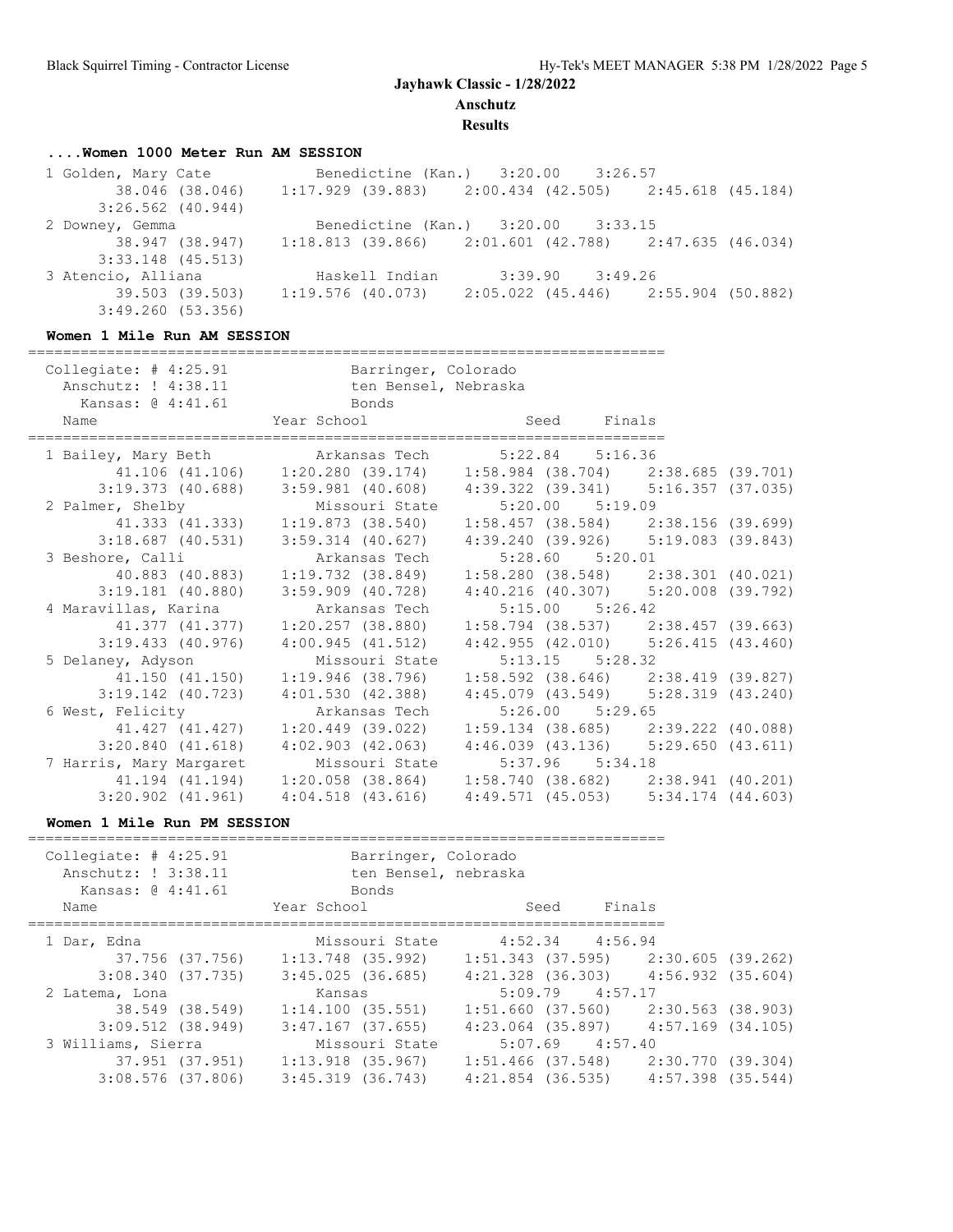**Anschutz**

**Results**

# **....Women 1 Mile Run PM SESSION**

| 4 Lundstrom, Megan     | Oral Roberts          | $5:04.00$ $5:02.20$                     |                     |
|------------------------|-----------------------|-----------------------------------------|---------------------|
| 37.472 (37.472)        | $1:13.494$ (36.022)   | $1:51.068$ (37.574)                     | 2:30.386 (39.318)   |
| $3:09.129$ (38.743)    | $3:46.511$ (37.382)   | 4:23.470(36.959)                        | $5:02.195$ (38.725) |
| 5 Krueger, Kenadi      | Kansas                | 5:04.29                                 |                     |
| 38.839 (38.839)        | $1:14.445$ (35.606)   | 1:52.032 (37.587)                       | 2:31.099 (39.067)   |
| $3:10.261$ (39.162)    | $3:49.532$ $(39.271)$ | $4:27.953$ (38.421)                     | 5:04.288 (36.335)   |
| 6 Barton, Alexys       | Kansas                | $4:58.25$ $5:05.88$                     |                     |
| 38.505 (38.505)        | $1:14.164$ (35.659)   | 1:51.747 (37.583)                       | 2:30.442 (38.695)   |
| $3:10.007$ (39.565)    | $3:49.406$ (39.399)   | $4:28.215$ (38.809) $5:05.872$ (37.657) |                     |
| 7 Cunningham, Caroline | NW Missouri           | $4:55.00$ $5:07.50$                     |                     |
| 37.125 (37.125)        | $1:13.203$ (36.078)   | 1:50.790 (37.587)                       | 2:30.096 (39.306)   |
| 3:09.427(39.331)       | $3:48.319$ (38.892)   | $4:28.462$ $(40.143)$                   | $5:07.492$ (39.030) |
| 8 Beckford, Kelly-Ann  | Lincoln (Mo.)         | $4:55.02$ $5:14.51$                     |                     |
| 38.121 (38.121)        | $1:13.612$ $(35.491)$ | 1:51.214 (37.602)                       | 2:30.834 (39.620)   |
| 3:10.215(39.381)       | $3:50.894$ (40.679)   | 4:33.125(42.231)                        | $5:14.508$ (41.383) |

#### **Women 3000 Meter Run AM SESSION**

| Name<br>============================= | Year School                                                           | <b>Seed</b><br>Finals                                 |                   |
|---------------------------------------|-----------------------------------------------------------------------|-------------------------------------------------------|-------------------|
| 1 Owens, Amber                        | NW Missouri                                                           | $10:05.00$ $10:20.52$                                 |                   |
|                                       | 39.112 (39.112) 1:19.078 (39.966) 2:00.090 (41.012) 2:41.979 (41.889) |                                                       |                   |
| $3:22.724$ (40.745)                   | $4:03.163$ (40.439) $4:43.964$ (40.801) $5:25.584$ (41.620)           |                                                       |                   |
| $6:07.422$ $(41.838)$                 | 6:49.559 (42.137) 7:32.212 (42.653) 8:15.596 (43.384)                 |                                                       |                   |
| $8:58.451$ (42.855)                   | $9:40.898$ $(42.447)$                                                 | $10:20.514$ (39.616)                                  |                   |
| 2 Palmer, Shelby                      | Missouri State                                                        | $10:14.07$ $10:33.08$                                 |                   |
| 39.297 (39.297)                       | $1:19.732$ (40.435)                                                   | 2:00.903 (41.171) 2:42.706 (41.803)                   |                   |
| $3:24.614$ $(41.908)$                 |                                                                       | 4:07.151 (42.537) 4:50.216 (43.065) 5:33.401 (43.185) |                   |
| 6:16.943(43.542)                      | 7:00.620 (43.677)                                                     | 7:43.267 (42.647) 8:26.650 (43.383)                   |                   |
| 9:10.433(43.783)                      | $9:53.114$ $(42.681)$                                                 | 10:33.071(39.957)                                     |                   |
| 3 Mays, Ashlynn                       | Arkansas Tech                                                         | 10:36.35                                              |                   |
| 38.918 (38.918)                       | 1:18.750(39.832)                                                      | 2:00.004 (41.254) 2:41.947 (41.943)                   |                   |
| 3:23.140(41.193)                      | 4:05.020(41.880)                                                      | 4:47.936 (42.916) 5:31.286 (43.350)                   |                   |
| $6:15.288$ $(44.002)$                 | $6:59.572$ $(44.284)$                                                 | 7:43.143 (43.571) 8:27.322 (44.179)                   |                   |
| $9:11.758$ $(44.436)$                 | $9:55.777$ $(44.019)$                                                 | $10:36.344$ (40.567)                                  |                   |
| 4 Browning, Morganne                  | Arkansas Tech                                                         | 10:39.48                                              |                   |
| 39.367 (39.367)                       | $1:19.662$ (40.295)                                                   | 2:01.210 (41.548) 2:43.011 (41.801)                   |                   |
| $3:24.906$ (41.895)                   | 4:07.307(42.401)                                                      | 4:49.951 (42.644) 5:33.350 (43.399)                   |                   |
| $6:17.247$ $(43.897)$                 | 7:00.986(43.739)                                                      | 7:44.300 (43.314) 8:28.607 (44.307)                   |                   |
| $9:14.069$ $(45.462)$                 | $9:59.208$ $(45.139)$                                                 | $10:39.480$ $(40.272)$                                |                   |
| 5 Castle, Tori                        | NW Missouri                                                           | 10:37.64 10:46.65                                     |                   |
| 39.718 (39.718)                       | $1:20.392$ $(40.674)$                                                 | $2:02.133$ (41.741) $2:43.878$ (41.745)               |                   |
| 3:26.537(42.659)                      | $4:10.064$ $(43.527)$                                                 | 4:54.082 (44.018) 5:38.636 (44.554)                   |                   |
| 6:23.320(44.684)                      | $7:08.043$ $(44.723)$                                                 | 7:53.102 (45.059) 8:37.987 (44.885)                   |                   |
| 9:22.713(44.726)                      | $10:06.664$ $(43.951)$                                                | 10:46.650(39.986)                                     |                   |
| 6 Delaney, Adyson                     | Missouri State                                                        | $10:15.80$ $10:47.16$                                 |                   |
| 39.584 (39.584)                       | $1:20.080$ (40.496)                                                   | $2:01.499$ (41.419) $2:43.265$ (41.766)               |                   |
| $3:25.147$ (41.882)                   | $4:07.543$ $(42.396)$                                                 | 4:50.475 (42.932) 5:33.708 (43.233)                   |                   |
| $6:17.550$ $(43.842)$                 | $7:01.287$ (43.737)                                                   | 7:45.456 (44.169)                                     | 8:31.028 (45.572) |
| $9:17.365$ (46.337)                   | $10:03.261$ (45.896)                                                  | $10:47.156$ (43.895)                                  |                   |
| 7 Cudworth, Marcie                    | Arkansas Tech                                                         | 10:49.81                                              |                   |
| 39.830 (39.830)                       | $1:20.595$ (40.765) $2:02.290$ (41.695) $2:43.611$ (41.321)           |                                                       |                   |
| $3:26.082$ $(42.471)$                 | 4:09.750(43.668)                                                      | $4:53.518$ (43.768) $5:37.991$ (44.473)               |                   |
| $6:22.571$ $(44.580)$                 | 7:07.483 (44.912)                                                     | 7:52.595(45.112)                                      | 8:37.776 (45.181) |
| 9:23.030(45.254)                      | $10:07.849$ $(44.819)$                                                | $10:49.806$ $(41.957)$                                |                   |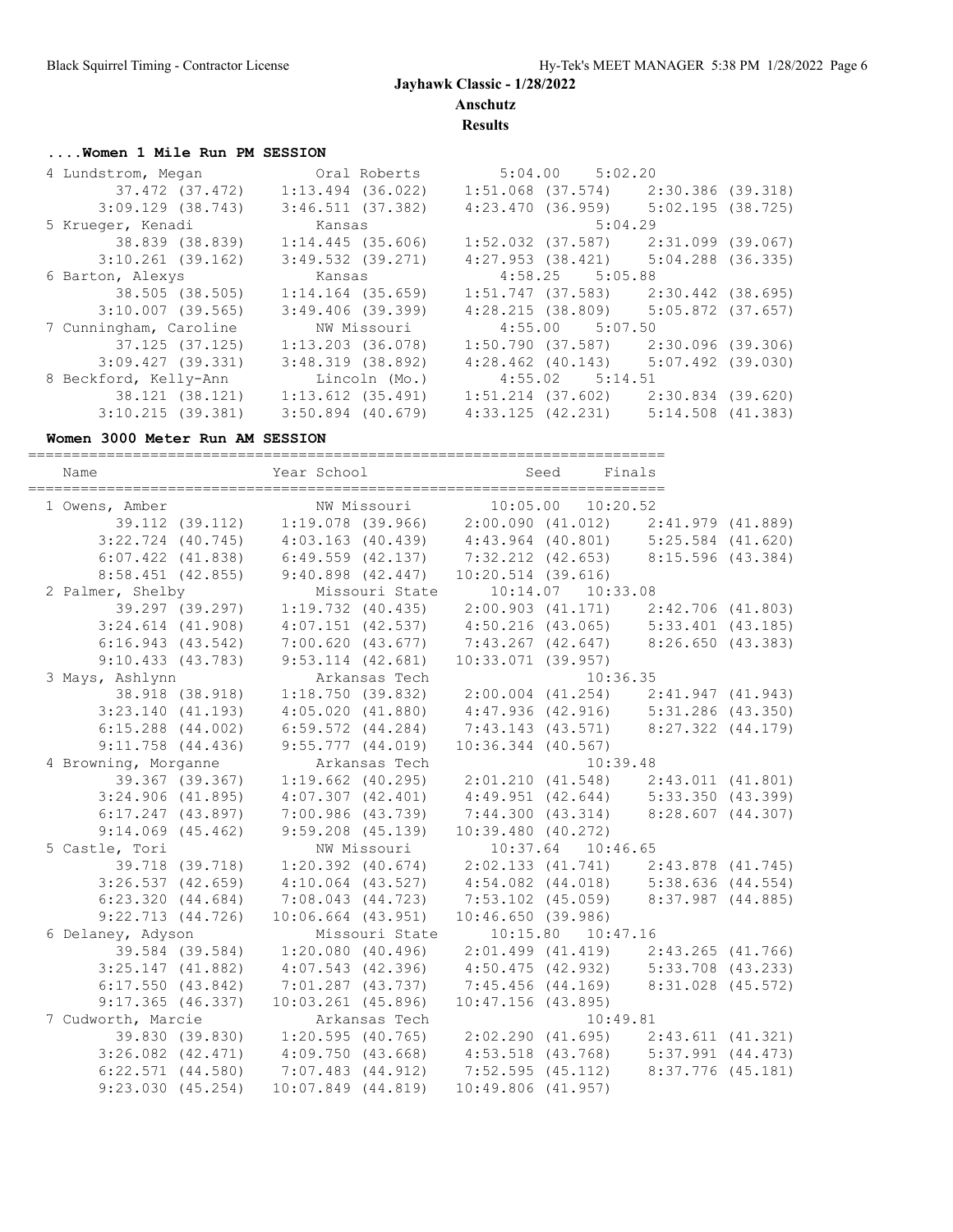**Results**

### **Women 3000 Meter Run AM SESSION**

| Collegiate: # 8:41.60 Schweizer, Missouri |                     |                                                                                                                                                          |                        |                                               |      |                                                             |  |
|-------------------------------------------|---------------------|----------------------------------------------------------------------------------------------------------------------------------------------------------|------------------------|-----------------------------------------------|------|-------------------------------------------------------------|--|
| Anschutz: ! 9:31.14 Bonds, Kansas         |                     |                                                                                                                                                          |                        |                                               |      |                                                             |  |
| Kansas: @ 8:59.69                         |                     |                                                                                                                                                          | Lokedi                 |                                               |      |                                                             |  |
| Name                                      |                     | Year School                                                                                                                                              |                        |                                               | Seed | Finals                                                      |  |
| 1 Nea, Margo                              |                     |                                                                                                                                                          | Missouri State         |                                               |      | $11:14.20$ $11:11.76$                                       |  |
|                                           |                     | 42.805 (42.805) 1:27.390 (44.585) 2:11.744 (44.354) 2:56.694 (44.950)                                                                                    |                        |                                               |      |                                                             |  |
|                                           |                     | 3:41.993 (45.299) $4:26.803$ (44.810) $5:11.408$ (44.605) $5:56.189$ (44.781)                                                                            |                        |                                               |      |                                                             |  |
|                                           |                     | 6:41.611 (45.422) 7:27.467 (45.856) 8:12.810 (45.343) 8:58.067 (45.257)                                                                                  |                        |                                               |      |                                                             |  |
|                                           | 9:43.720(45.653)    |                                                                                                                                                          |                        | $10:29.100$ $(45.380)$ $11:11.756$ $(42.656)$ |      |                                                             |  |
| 2 Kaempfe, Lillie                         |                     |                                                                                                                                                          |                        | Missouri State 11:12.65 11:11.77              |      |                                                             |  |
|                                           |                     | 42.813 (42.813) 1:27.356 (44.543) 2:11.787 (44.431) 2:56.716 (44.929)                                                                                    |                        |                                               |      |                                                             |  |
|                                           |                     | 3:42.006 (45.290) 4:26.768 (44.762) 5:11.445 (44.677) 5:56.230 (44.785)                                                                                  |                        |                                               |      |                                                             |  |
|                                           |                     | 6:41.766 (45.536) 7:27.569 (45.803) 8:13.022 (45.453) 8:58.385 (45.363)                                                                                  |                        |                                               |      |                                                             |  |
|                                           | 9:44.110(45.725)    |                                                                                                                                                          | $10:29.893$ (45.783)   | $11:11.763$ $(41.870)$                        |      |                                                             |  |
| 3 Lombardo, Anna                          |                     |                                                                                                                                                          | Missouri State         |                                               |      | $11:25.58$ $11:14.88$                                       |  |
|                                           |                     | 43.017 (43.017) 1:27.531 (44.514) 2:11.959 (44.428) 2:56.888 (44.929)                                                                                    |                        |                                               |      |                                                             |  |
|                                           |                     | $3:42.194$ (45.306) $4:26.976$ (44.782) $5:11.605$ (44.629) $5:56.389$ (44.784)                                                                          |                        |                                               |      |                                                             |  |
|                                           |                     | 6:41.834 (45.445) 7:27.851 (46.017) 8:13.508 (45.657) 8:59.587 (46.079)                                                                                  |                        |                                               |      |                                                             |  |
|                                           | 9:46.517(46.930)    |                                                                                                                                                          | $10:32.427$ $(45.910)$ | 11:14.875(42.448)                             |      |                                                             |  |
| 4 Giger, Taylor                           |                     |                                                                                                                                                          | Missouri State         |                                               |      | 12:02.31 11:23.91                                           |  |
|                                           |                     |                                                                                                                                                          |                        |                                               |      |                                                             |  |
|                                           |                     | 43.121 (43.121) 1:27.608 (44.487) 2:11.985 (44.377) 2:56.972 (44.987)<br>3:42.231 (45.259) 4:26.942 (44.711) 5:11.668 (44.726) 5:56.489 (44.821)         |                        |                                               |      |                                                             |  |
|                                           |                     | 6:41.849 (45.360) 7:27.712 (45.863) 8:13.330 (45.618) 8:59.614 (46.284)                                                                                  |                        |                                               |      |                                                             |  |
|                                           | $9:48.681$ (49.067) |                                                                                                                                                          | 10:37.785(49.104)      | $11:23.908$ (46.123)                          |      |                                                             |  |
| 5 Lourens, Riley                          |                     |                                                                                                                                                          | Missouri State         |                                               |      | 11:29.46 11:33.46                                           |  |
|                                           |                     | 43.216 (43.216) 1:27.712 (44.496) 2:12.145 (44.433) 2:57.084 (44.939)                                                                                    |                        |                                               |      |                                                             |  |
|                                           |                     |                                                                                                                                                          |                        |                                               |      |                                                             |  |
|                                           |                     | 3:42.383 (45.299) $4:27.246$ (44.863) $5:11.962$ (44.716) $5:57.666$ (45.704)<br>6:44.784 (47.118) 7:32.729 (47.945) 8:21.071 (48.342) 9:09.598 (48.527) |                        |                                               |      |                                                             |  |
| $9:58.389$ (48.791)                       |                     |                                                                                                                                                          | 10:46.627(48.238)      | $11:33.453$ (46.826)                          |      |                                                             |  |
| 6 Voelker, Kayla                          |                     |                                                                                                                                                          | Missouri State         |                                               |      | $11:58.74$ $11:36.98$                                       |  |
|                                           | 43.273 (43.273)     |                                                                                                                                                          |                        |                                               |      | $1:27.780$ (44.507) $2:12.185$ (44.405) $2:57.184$ (44.999) |  |
| $3:42.441$ (45.257)                       |                     |                                                                                                                                                          |                        |                                               |      | $4:27.371$ (44.930) $5:12.165$ (44.794) $5:57.931$ (45.766) |  |
| $6:45.127$ $(47.196)$                     |                     |                                                                                                                                                          |                        |                                               |      | 7:33.013 (47.886) 8:21.798 (48.785) 9:10.852 (49.054)       |  |
| $10:01.232$ (50.380)                      |                     |                                                                                                                                                          | $10:51.144$ (49.912)   | $11:36.976$ (45.832)                          |      |                                                             |  |
| 7 Baker, Erika                            |                     |                                                                                                                                                          | Oral Roberts           |                                               |      | 11:45.00 12:03.88                                           |  |
|                                           |                     | 44.682 (44.682) 1:31.101 (46.419) 2:18.522 (47.421) 3:06.934 (48.412)                                                                                    |                        |                                               |      |                                                             |  |
|                                           |                     | 3:56.183 (49.249) 4:43.890 (47.707) 5:31.848 (47.958) 6:19.785 (47.937)                                                                                  |                        |                                               |      |                                                             |  |
| $7:08.486$ (48.701)                       |                     | 7:57.339 (48.853) 8:46.692 (49.353) 9:36.320 (49.628)                                                                                                    |                        |                                               |      |                                                             |  |
| $10:25.757$ (49.437)                      |                     | 11:14.800(49.043)                                                                                                                                        |                        | $12:03.871$ (49.071)                          |      |                                                             |  |

#### **Women 60 Meter Hurdles AM SESSION**

============================================================================ Top 8 times advance to final Collegiate: # 7.78 Rollins-McNeal, Clemson Anschutz: ! 8.36 Twiss, Kansas State Kansas: @ 8.32 Brown Name Year School Seed Prelims H# ============================================================================ Preliminaries 1 Gibson, Gabrielle Oral Roberts 8.42 8.60q 3 2 Wallace, Ashley Kansas 7.70 8.84q 1 3 Prickett, Sarah NW Missouri 8.89 9.01q 1 4 Boasso, Alice Kansas 9.06 9.17q 3 5 Heck, Lauren Kansas 9.08 9.35q 3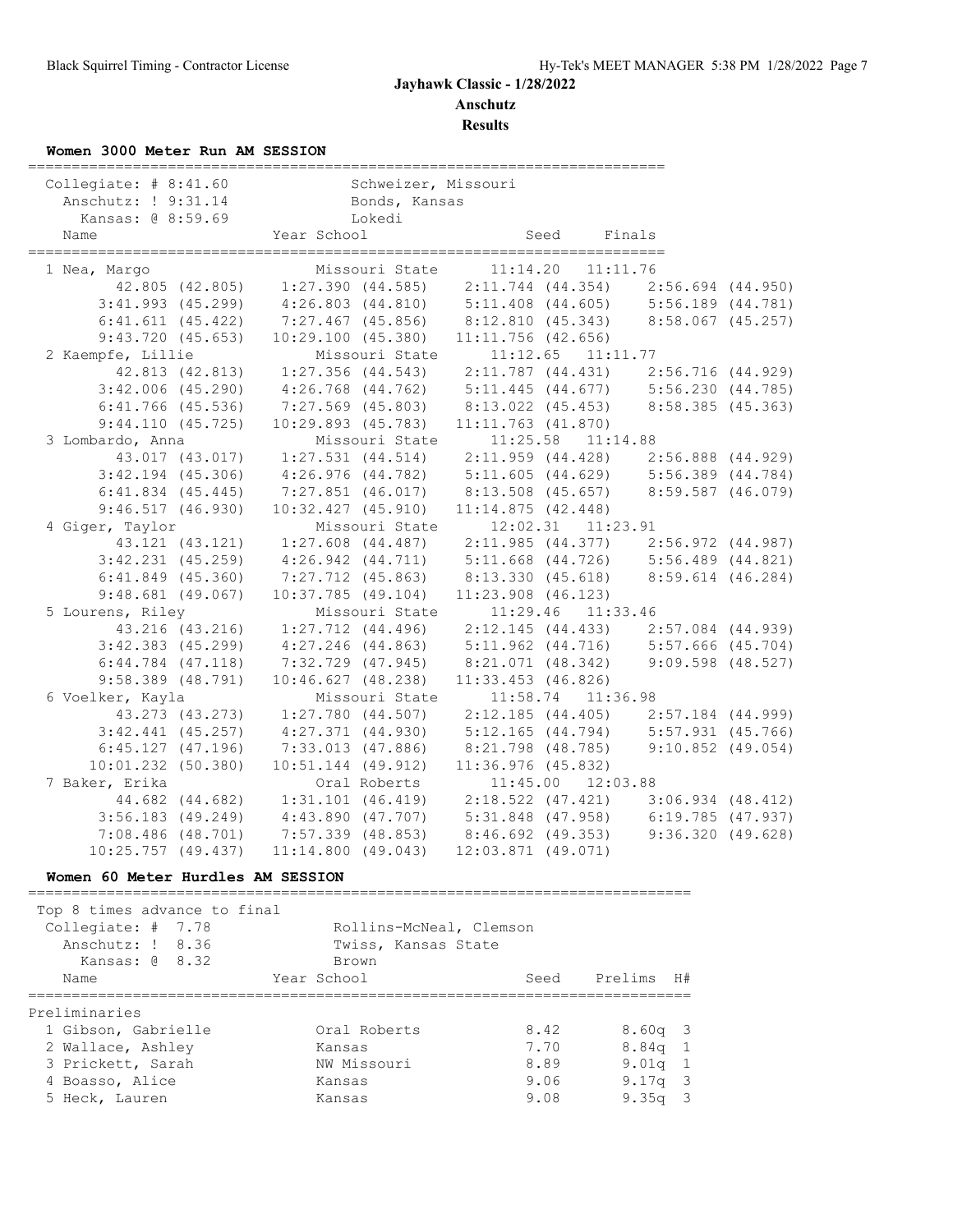**Results**

| Women 60 Meter Hurdles AM SESSION                                               |                                                                       |         |                                     |                |  |
|---------------------------------------------------------------------------------|-----------------------------------------------------------------------|---------|-------------------------------------|----------------|--|
| 6 Etienne, Rochelle                                                             | Missouri State                                                        | 9.07    | 9.41q                               | 2              |  |
| 7 Anderson, Kate                                                                | Missouri State                                                        | 9.64    | 9.82q                               | 3              |  |
| 8 Lacey, Rachel                                                                 | Missouri State                                                        | 9.87    | 9.88q                               | $\mathbf{1}$   |  |
| 9 Love, Cayna                                                                   | Benedictine (Kan.)                                                    | 9.84    | 10.00                               | $\mathbf 1$    |  |
| 10 Lindenmeyer, Carly                                                           | MidAmerica Nazarene 9.46                                              |         | 10.05                               | 3              |  |
| 11 Gratza, Morgan                                                               | Missouri State                                                        | 10.23   | 10.10                               | 2              |  |
| 12 Riley, Addisynn                                                              | Benedictine (Kan.)                                                    |         | 10.36                               | 2              |  |
| 13 Halstead, Meghan                                                             | Missouri State                                                        | 10.13   | 10.59                               | 2              |  |
| 14 Leisegang, Susannah                                                          | Benedictine (Kan.)                                                    |         | 12.38                               | $\mathbf{1}$   |  |
| Women 60 Meter Hurdles AM SESSION                                               |                                                                       |         |                                     |                |  |
|                                                                                 |                                                                       |         |                                     |                |  |
| Top 8 times advance to final                                                    |                                                                       |         |                                     |                |  |
| Collegiate: # 7.78                                                              | Rollins-McNeal, Clemson                                               |         |                                     |                |  |
| Anschutz: ! 8.36                                                                | Twiss, Kansas State                                                   |         |                                     |                |  |
| Kansas: $\theta$ 8.32                                                           | Brown                                                                 |         |                                     |                |  |
| Name                                                                            | Year School<br>=================                                      | Prelims | Finals                              |                |  |
| Finals                                                                          |                                                                       |         |                                     |                |  |
| 1 Gibson, Gabrielle                                                             | Oral Roberts                                                          | 8.60    | 8.50                                |                |  |
| 2 Wallace, Ashley                                                               | Kansas                                                                | 8.84    | 8.64                                |                |  |
| 3 Prickett, Sarah                                                               | NW Missouri                                                           | 9.01    | 8.84                                |                |  |
| 4 Boasso, Alice                                                                 | Kansas                                                                | 9.17    | 9.15                                |                |  |
| 5 Etienne, Rochelle                                                             | Missouri State                                                        | 9.41    | 9.37                                |                |  |
| 6 Heck, Lauren                                                                  | Kansas                                                                | 9.35    | 9.39                                |                |  |
| 7 Lacey, Rachel                                                                 | Missouri State                                                        | 9.88    | 9.59                                |                |  |
| 8 Anderson, Kate                                                                | Missouri State                                                        | 9.82    | 9.70                                |                |  |
| Women 4x400 Meter Relay PM SESSION                                              |                                                                       |         |                                     |                |  |
|                                                                                 | USC, USC                                                              |         | =================================== |                |  |
| Collegiate: $# 3:27.03$<br>Anschutz: ! 3:41.75                                  | Kansas, Kansas                                                        |         |                                     |                |  |
| Kansas: 0 3:31.36                                                               |                                                                       |         |                                     |                |  |
|                                                                                 | Morris, Daniels, Washington, Dixon                                    |         |                                     |                |  |
| School                                                                          |                                                                       | Seed    | Finals                              | H#             |  |
|                                                                                 |                                                                       |         |                                     |                |  |
| $\mathsf{A}$<br>1 Kansas                                                        |                                                                       | 3:45.00 | 3:47.29                             | $\overline{1}$ |  |
| 1) Finley, Honour                                                               | 2) Wright, Satanya                                                    |         |                                     |                |  |
| 3) Johnson, Avryl                                                               | 4) Colby, Riley                                                       |         |                                     |                |  |
|                                                                                 | 56.268 (56.268) 1:52.499 (56.231) 2:49.573 (57.074) 3:47.285 (57.712) |         |                                     |                |  |
| 2 NW Missouri 'A'                                                               |                                                                       | 3:43.74 | $3:47.64$ 1                         |                |  |
| 1) Saenz, Chloe                                                                 | 2) Hughey, Tiffany                                                    |         |                                     |                |  |
| 3) Commins, Jaedy                                                               | 4) Toledo, Luisarys                                                   |         |                                     |                |  |
|                                                                                 | 57.496 (57.496) 1:54.263 (56.767) 2:52.707 (58.444) 3:47.638 (54.931) |         |                                     |                |  |
| 3 Lincoln (Mo.) 'A'                                                             |                                                                       |         | $3:41.55$ $3:48.20$ 1               |                |  |
| 1) Beckford, Kelly-Ann                                                          | 2) May, Chrissani                                                     |         |                                     |                |  |
| 3) Diamond, Maria                                                               | 4) Mannings, Jameaka                                                  |         |                                     |                |  |
|                                                                                 | 57.150 (57.150) 1:54.156 (57.006) 2:51.256 (57.100) 3:48.199 (56.943) |         |                                     |                |  |
| 4 Missouri State 'A'                                                            |                                                                       |         | $3:55.00$ $4:03.45$ 2               |                |  |
| 1) Obazughanmwen, Charity (2) Ifah, Victory                                     |                                                                       |         |                                     |                |  |
| 3) Meredith, Madison                                                            | 4) Ramos, Wynter                                                      |         |                                     |                |  |
| $1:00.157$ (1:00.157) 1:59.414 (59.257) 3:01.836 (1:02.422) 4:03.442 (1:01.606) |                                                                       |         |                                     |                |  |
| 5 MidAmerica Nazarene 'A'                                                       |                                                                       | 4:02.00 | 4:11.13                             | 2              |  |
| 1) Solir, Daizy                                                                 | 2) Burdova, Magdalena                                                 |         |                                     |                |  |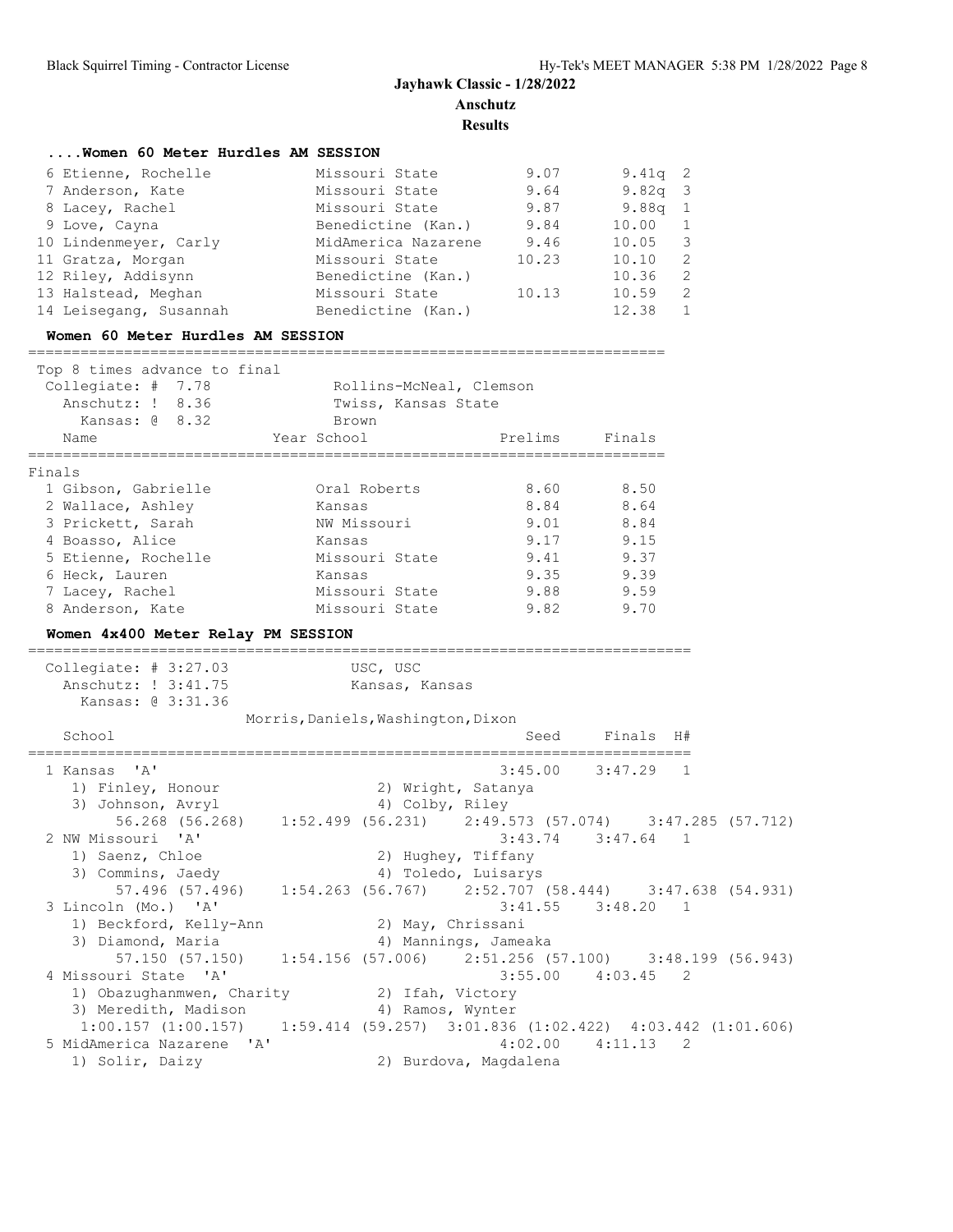### **Results**

### **....Women 4x400 Meter Relay PM SESSION**

3) Eidman, Maya (4) Nicholson, Janiah 1:02.278 (1:02.278) 2:04.414 (1:02.136) 3:06.031 (1:01.617) 4:11.127 (1:05.096) 6 Missouri State 'B' 4:00.00 4:16.72 2 1) Halstead, Meghan 2) Muldrow, O'Shayla 3) Ngo Tonye Nyemeck, Manuela  $4$ ) Lacey, Rachel 1:02.744 (1:02.744) 2:05.401 (1:02.657) 3:09.611 (1:04.210) 4:16.716 (1:07.105)<br>-- Kansas 'B' 3:50.50 DNF 1 3:50.50 DNF 1 1) Seratte, Evann 1988 (2008) 20 Arinze, Angelina 3) Twiehaus, Paige (4) Anderson, Tiara 1:00.309 (1:00.309) 2:00.496 (1:00.187)

#### **Women Distance Medley PM SESSION**

========================================================================= Collegiate: # 10:48.77 Oregon, Oregon Anschutz: ! 11:51.08 Barton County Kansas: @ 11:01.19 Cooper, Montgomery, Dimmick, Lokedi School Seed Finals ========================================================================= 1 Missouri State 'A' 11:59.08 12:15.93 1) Williams, Sierra 2) McKoy, Claudrice 3) Rolewicz, Ashley (4) Dar, Edna  $3:50.506$  (3:50.506) 4:50.892 (1:00.386) 7:13.129 (2:22.237) 12:15.921 (5:02.792)<br>ansas 'A' 11:38.04 12:17.02 2 Kansas 'A' 11:38.04 12:17.02 1) Latema, Lona (2) Laribi, Faten 3) Barton, Alexys (4) Krueger, Kenadi 3:41.998 (3:41.998) 4:45.035 (1:03.037) 7:04.834 (2:19.799) 12:17.015 (5:12.181)

#### **Women High Jump** ===================================================================================

XXX

 Bar Increments; 1.55, 1.60, 1.65, 170, 1.75, 1.79, 1.83, 1.87, 1.90 Collegiate: #  $6-06$  Hooker / Jones, Texas / Kansas St.<br>Anschutz: !  $6-02.25$  Teaberry, Kansas State<br>Kansas: @  $6-01.25$  Labosky Anschutz: ! 6-02.25 Teaberry, Kansas State Kansas: @ 6-01.25 Labosky Name Year School Seed Finals =================================================================================== 1 Anderson, Rylee Kansas 1.86m 1.83m 6-00.00 1.55 1.60 1.65 1.70 1.75 1.79 1.83 1.87 PPP PPP O O O O XXX 2 Shanklin, Jada NW Missouri 1.77m 1.75m 5-08.75 1.55 1.60 1.65 1.70 1.75 1.79 PPP PPP O O XXO XXX 3 Doakes, Kennedy Kansas 1.75m 1.70m 5-07.00 1.55 1.60 1.65 1.70 1.75 PPP O O XO XXX 4 Eberle, Adia Kansas 1.70m J1.70m 5-07.00 1.55 1.60 1.65 1.70 1.75 PPP XO XXO XO XXX<br>5 Olotu, Shalom Oral Roberts 1.68m 1.60m 5-03.00 1.55 1.60 1.65 O O XXX<br>-- McIlreevy, Mia Oral Roberts NH 1.55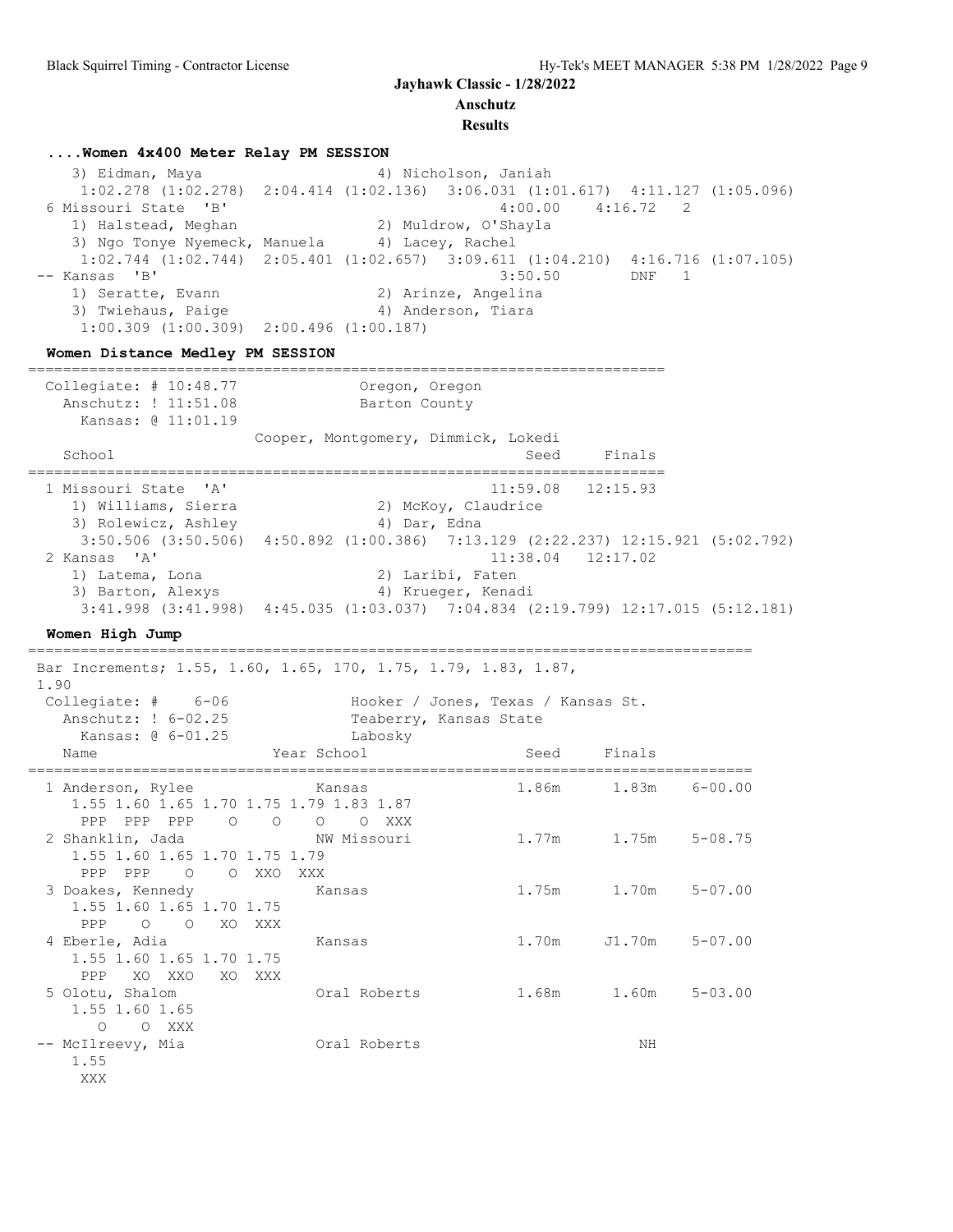**Anschutz**

**Results**

| Women High Jump                                                                                                                                                                      |                                                                  |                            |          |                    |                    |
|--------------------------------------------------------------------------------------------------------------------------------------------------------------------------------------|------------------------------------------------------------------|----------------------------|----------|--------------------|--------------------|
| -- Switzer, DaeLin<br>1.55 1.60<br>PPP XXX                                                                                                                                           | Missouri State 1.68m                                             |                            | NH       |                    |                    |
| -- Boasso, Alice<br>1.55<br>XXX                                                                                                                                                      | Kansas                                                           | 1.55m                      | NH       |                    |                    |
| -- Gratza, Morgan<br>1.55<br>XXX                                                                                                                                                     | Missouri State 1.48m                                             |                            | NH       |                    |                    |
| Women Pole Vault                                                                                                                                                                     |                                                                  |                            |          |                    |                    |
| Bar Increments: 3.21, 3.36, 3.5, 3.66, 3.81, 3.96, 4.06, 4.16<br>$4.26$ , $4.31$ , $4.36$ , $4.41$<br>Collegiate: $# 15-05.25$<br>Anschutz: ! 14-02.75<br>Kansas: @ 14-07.25<br>Name | Payne, Arkansas<br>Taylor, Kansas<br>Bartnovskaya<br>Year School | Seed                       | Finals   |                    |                    |
| 1 Starkey, Taylor<br>2.91 3.21 3.36 3.51 3.66 3.81 3.96 4.06<br>PPP PPP PPP PPP XO                                                                                                   | Kansas<br>O O XXX                                                | 4.04m 3.96m 12-11.75       |          |                    |                    |
| 2 Hoke, Gabby<br>2.91 3.21 3.36 3.51 3.66 3.81 3.96<br>PPP PPP PPP 0 0 XO XXX                                                                                                        | Kansas                                                           | 3.81m                      |          | $3.81m$ $12-06.00$ |                    |
| 3 Bryant, Khristen<br>2.91 3.21 3.36 3.51 3.66 3.81 3.96<br>PPP PPP<br>O XO O XXO XXX                                                                                                | Kansas                                                           | 4.04m                      |          | J3.81m 12-06.00    |                    |
| 4 Vedral, Anna<br>2.91 3.21 3.36 3.51 3.66<br>PPP PPP XXO O XXX                                                                                                                      | Unat-Kansas                                                      | $3.35m$ $3.51m$ $11-06.25$ |          |                    |                    |
| 5 Willis, Kristina<br>2.91 3.21 3.36<br>XO XXO XXX                                                                                                                                   | Oral Roberts                                                     |                            | 3.21m    | $10 - 06.25$       |                    |
| 6 Hillman, Aliyah<br>2.91 3.21<br>XO XXX                                                                                                                                             | Oral Roberts                                                     | 3.05m                      |          | $2.91m$ $9-06.50$  |                    |
| 6 Treadwell, Shane<br>2.91 3.21<br>XO XXX                                                                                                                                            | Oral Roberts                                                     | 3.28m                      |          | $2.91m$ $9-06.50$  |                    |
| -- Rigsby, Sarah<br>2.91<br>XXX                                                                                                                                                      | Oral Roberts                                                     | 2.36m                      | $\rm NH$ |                    |                    |
| -- Van Hoecke, Samantha<br>2.91 3.21 3.36 3.51 3.66 3.81<br>PPP PPP PPP PPP PPP                                                                                                      | Kansas<br>X                                                      | 4.36m                      | NH       |                    | Withdrew from comp |
| -- Brooks, Avery<br>2.91 3.21 3.36 3.51<br>PPP PPP PPP XXX                                                                                                                           | Kansas                                                           | 3.75m                      | ΝH       |                    |                    |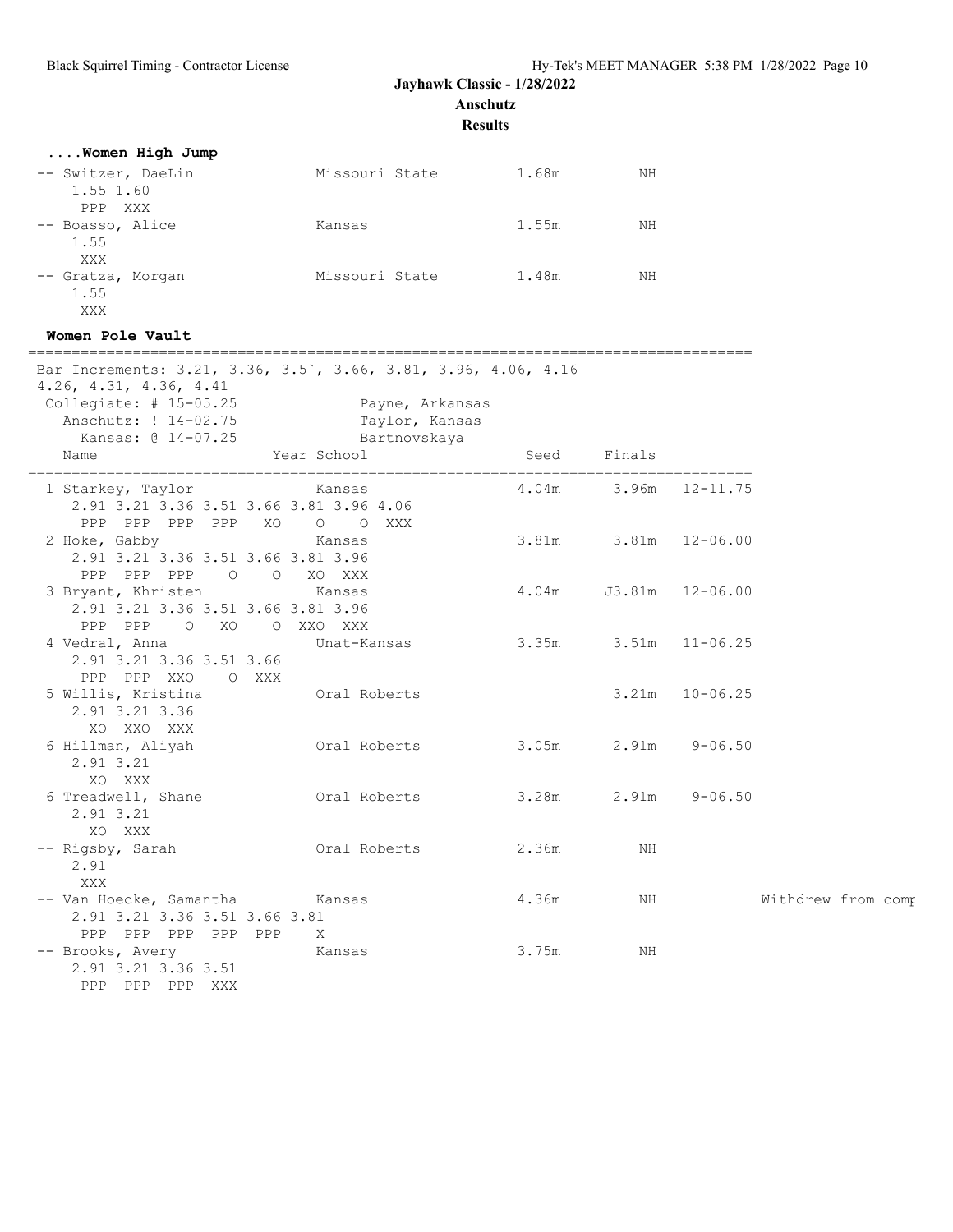**Results**

**Women Long Jump**

| Top Eight Collegians Plus One Unattached Advance to Final<br>Collegiate: # 22-08<br>Anschutz: ! 21-05<br>Kansas: @ 21-11.50 Guebelle | Goulbourne / Gipson, Auburn / TCU<br>Geubelle, Kansas |             |             |                        |    |
|--------------------------------------------------------------------------------------------------------------------------------------|-------------------------------------------------------|-------------|-------------|------------------------|----|
| Name                                                                                                                                 | Year School                                           | Seed Finals |             |                        | H# |
| 1 Conley, Sydney                                                                                                                     | unattached                                            |             |             | 6.20m 5.94m 19-06.00 2 |    |
| 5.77m 5.94m 5.82m FOUL FOUL 5.86m<br>2 Olotu, Shalom                                                                                 | Oral Roberts                                          | 6.09m       | 5.74m       | $18 - 10.00$ 2         |    |
| 5.37m 5.64m 5.61m 5.51m 5.74m 5.55m<br>3 Barclay, Annalisa                                                                           | Lincoln (Mo.)                                         | 5.27m       | 5.40m       | $17 - 08.75$ 2         |    |
| 5.37m 5.40m FOUL 5.17m PASS 5.34m<br>4 Daniel, Lorielle                                                                              | Kansas                                                | 5.55m       | 5.31m       | $17 - 05.25$ 2         |    |
| 4.85m 5.27m 5.31m 5.16m FOUL FOUL<br>5 Ezukanma, Amaka                                                                               | Oral Roberts                                          | 5.28m       | 5.07m       | $16 - 07.75$ 2         |    |
| 5.07m 4.89m 4.96m 4.93m 4.91m 4.88m<br>6 Lacey, Rachel Missouri State                                                                |                                                       |             | 4.92m 5.03m | $16 - 06.00$ 1         |    |
| 5.03m  4.73m  4.90m  4.99m  4.87m  4.99m<br>7 Emerson, Mia                                                                           | Missouri State                                        |             | J5.03m      | $16 - 06.00$ 1         |    |
| 4.90m  4.89m  5.03m  4.83m  4.57m  4.80m<br>8 Weaver, Nakaja                                                                         | Missouri State                                        | 5.72m 4.99m |             | $16 - 04.50$ 2         |    |
| 4.97m FOUL 4.89m 4.99m 4.99m PASS<br>9 Davis, Alyssa                                                                                 | MidAmerica Nazarene                                   | 5.25m       | J4.99m      | $16 - 04.50$ 1         |    |
| 4.72m  4.99m  4.91m  4.64m  4.95m  4.78m<br>10 Austin, Sarah                                                                         | Oral Roberts                                          | 4.63m       | 4.88m       | $16 - 00.25$ 1         |    |
| 4.81m  4.88m  4.72m  4.56m  4.73m  4.79m<br>11 Kinteh, Lakelle                                                                       | Oral Roberts                                          | 5.81m       | 4.86m       | $15 - 11.50$ 2         |    |
| 4.82m FOUL 4.86m<br>12 Sebastian, Blair                                                                                              | Missouri State                                        | 4.64m       | 4.61m       | $15 - 01.50$ 1         |    |
| 4.57m  4.61m  4.39m                                                                                                                  |                                                       |             |             |                        |    |
| 13 Babo, Grace<br>4.26m  4.44m  4.56m                                                                                                | Oral Roberts                                          | 4.73m       | 4.56m       | $14 - 11.50$ 1         |    |
| 14 Heard, Saudia<br>FOUL 4.50m 4.36m                                                                                                 | Kansas                                                | 5.34m       | 4.50m       | $14 - 09.25$ 2         |    |
| 15 Carson, Savannah<br>4.49m PASS PASS                                                                                               | unattached                                            | 6.20m       | 4.49m       | $14 - 08.75$ 2         |    |
| 16 Nennie, Promise<br>FOUL 4.11m 4.18m                                                                                               | MidAmerica Nazarene 4.85m                             |             | 4.18m       | $13 - 08.75$ 1         |    |
| 17 Roland, Jasmine<br>$4.16m$ $3.92m$ $4.11m$                                                                                        | MidAmerica Nazarene 4.38m                             |             | 4.16m       | $13 - 07.75$ 1         |    |
| -- Overkamp, Randi<br>FOUL FOUL FOUL                                                                                                 | NW Missouri                                           | 5.76m       | FOUL        |                        | 2  |

### **Women Triple Jump**

=================================================================================== Top Eight Collegians Plus One Unattached Advance to Final Collegiate: # 47-08 Orji, Georgia Anschutz: ! 45-04.25 K. Williams, Unatt Kansas: @ 46-06.25 Geubelle Extra France Controller Entertains Seed Finals<br>
Name Mame Year School Seed Finals =================================================================================== 1 Doakes, Kennedy Kansas 11.68m 11.61m 38-01.25 11.36m 11.32m 11.61m PASS PASS PASS 2 Daniel, Lorielle Kansas 12.00m 11.60m 38-00.75 11.40m 11.45m 11.54m 11.60m 11.58m 11.12m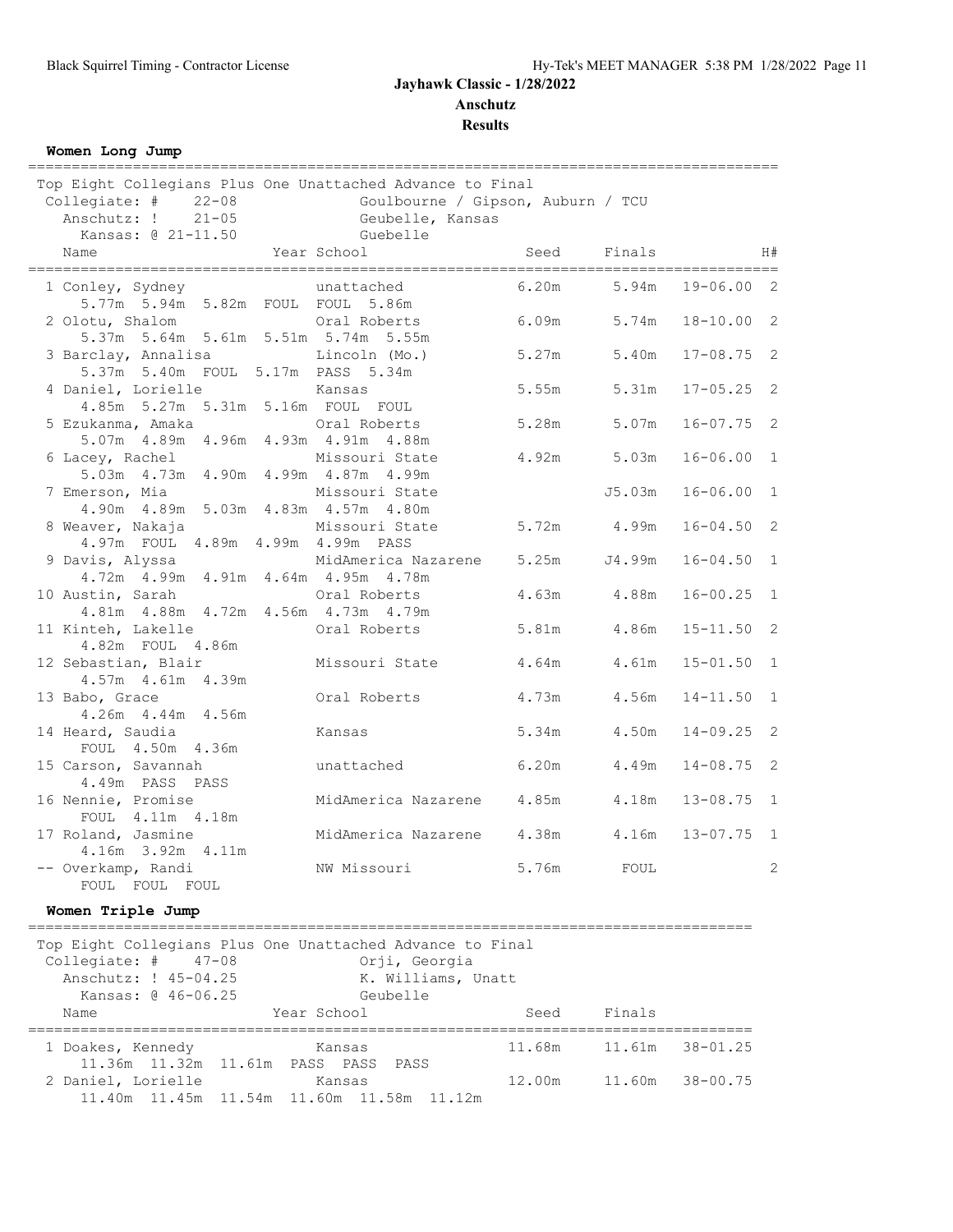# **....Women Triple Jump**

|      |                                  | 12.24m                                                                                                                                                                                                                                                                                                                                                                                                                                                                                               |                                                                      |                                                                                                                       |
|------|----------------------------------|------------------------------------------------------------------------------------------------------------------------------------------------------------------------------------------------------------------------------------------------------------------------------------------------------------------------------------------------------------------------------------------------------------------------------------------------------------------------------------------------------|----------------------------------------------------------------------|-----------------------------------------------------------------------------------------------------------------------|
| FOUL |                                  |                                                                                                                                                                                                                                                                                                                                                                                                                                                                                                      |                                                                      |                                                                                                                       |
|      |                                  |                                                                                                                                                                                                                                                                                                                                                                                                                                                                                                      |                                                                      |                                                                                                                       |
|      |                                  |                                                                                                                                                                                                                                                                                                                                                                                                                                                                                                      |                                                                      |                                                                                                                       |
|      |                                  | 11.61m                                                                                                                                                                                                                                                                                                                                                                                                                                                                                               |                                                                      |                                                                                                                       |
|      |                                  |                                                                                                                                                                                                                                                                                                                                                                                                                                                                                                      |                                                                      |                                                                                                                       |
|      |                                  |                                                                                                                                                                                                                                                                                                                                                                                                                                                                                                      |                                                                      |                                                                                                                       |
|      |                                  |                                                                                                                                                                                                                                                                                                                                                                                                                                                                                                      |                                                                      |                                                                                                                       |
|      |                                  |                                                                                                                                                                                                                                                                                                                                                                                                                                                                                                      |                                                                      |                                                                                                                       |
| FOUL |                                  |                                                                                                                                                                                                                                                                                                                                                                                                                                                                                                      |                                                                      |                                                                                                                       |
|      |                                  | 10.21m                                                                                                                                                                                                                                                                                                                                                                                                                                                                                               |                                                                      | 9.78m 32-01.00                                                                                                        |
|      |                                  |                                                                                                                                                                                                                                                                                                                                                                                                                                                                                                      |                                                                      |                                                                                                                       |
|      |                                  |                                                                                                                                                                                                                                                                                                                                                                                                                                                                                                      |                                                                      |                                                                                                                       |
|      |                                  |                                                                                                                                                                                                                                                                                                                                                                                                                                                                                                      |                                                                      |                                                                                                                       |
|      | 3 Heard, Saudia<br>8 Babo, Grace | <b>Example 2018</b> Kansas<br>FOUL 10.62m 11.25m 11.24m 11.29m<br>4 Emerson, Mia and Missouri State<br>FOUL FOUL 11.12m 11.17m FOUL 10.96m<br>5 Ezukanma, Amaka               Oral Roberts<br>10.39m 11.07m 9.21m 11.03m 10.92m 11.01m<br>6 Richards, Olivia Missouri State<br>FOUL 9.16m 9.84m 9.99m 9.83m 9.83m<br>FOUL 9.60m FOUL 9.54m 9.87m<br><b>Example 2018</b> Oral Roberts<br>9.22m 9.47m 9.78m 9.59m 9.58m 9.43m<br>9 Sebastian, Blair Missouri State<br>9.57m FOUL FOUL 9.47m FOUL 9.68m | 10.99m<br>7 Nennie, Promise and MidAmerica Nazarene 10.30m<br>10.42m | 11.29m 37-00.50<br>$11.17m$ 36-07.75<br>11.07m 36-04.00<br>$9.99m$ $32-09.50$<br>9.87m 32-04.75<br>9.68m $31 - 09.25$ |

**Women Shot Put**

===================================================================================

| Top Eight Collegians Plus One Unattached Advance to Final<br>Collegiate: $# 64-02.25$<br>Anschutz: ! 59-05<br>Kansas: @ 55-01.50 Horton | Saunders, Mississippi<br>McCall, NYAC                                                              |        |             |              |
|-----------------------------------------------------------------------------------------------------------------------------------------|----------------------------------------------------------------------------------------------------|--------|-------------|--------------|
| External School Year School<br>Name                                                                                                     |                                                                                                    |        | Seed Finals |              |
|                                                                                                                                         | 1 Sutton, Madison Benedictine (Kan.) 12.83m 13.82m<br>12.08m  13.10m  FOUL  12.61m  13.00m  13.82m |        |             | $45 - 04.25$ |
| 2 Weakley, Quinn                                                                                                                        | NW Missouri<br>FOUL 11.63m 12.48m 12.02m FOUL 12.64m                                               |        |             | $41 - 05.75$ |
|                                                                                                                                         | 3 Lotz, Victoria en MidAmerica Nazarene<br>10.29m FOUL 11.18m 10.58m 11.26m 11.55m                 | 10.89m | 11.55m      | $37 - 10.75$ |
| 4 Heck, Lauren<br>10.13m PASS PASS 10.63m 9.89m 10.03m                                                                                  | Kansas                                                                                             | 11.00m | 10.63m      | $34 - 10.50$ |
| 8.99m 9.53m 8.53m 8.50m 9.23m 9.74m                                                                                                     | 5 Hall, Alyssa (Benedictine (Kan.) 8.86m 9.74m                                                     |        |             | $31 - 11.50$ |
| 6 Gratza, Morgan<br>9.44m 8.61m PASS 8.42m 8.96m 8.61m                                                                                  | Missouri State                                                                                     |        | 9.44m       | $30 - 11.75$ |
| 8.71m 9.05m FOUL 9.10m FOUL 9.40m                                                                                                       | 7 Zars, Elle               MidAmerica Nazarene   10.18m       9.40m                                |        |             | $30 - 10.25$ |
| FOUL FOUL 8.49m 8.67m 8.62m 9.02m                                                                                                       | 8 Blosser, Caley  MidAmerica Nazarene 9.86m                                                        |        | 9.02m       | $29 - 07.25$ |
| 8.61m 8.59m PASS 6.67m 7.88m 7.33m                                                                                                      | 9 Lacey, Rachel               Missouri State       7.26m     8.61m                                 |        |             | $28 - 03.00$ |
| Women Weight Throw                                                                                                                      |                                                                                                    |        |             |              |
| Top Eight Collegians Plus One Unattached Advance to Final<br>Collegiate: $\#$ 83-10.25<br>Anschutz: ! 80-00.25<br>Kansas: @ 71-04.75    | Riley, Southern illnois<br>Berry, NYAC<br>Krechyk                                                  |        |             |              |

| Name              | Year School                       | Seed   | Finals |                 |
|-------------------|-----------------------------------|--------|--------|-----------------|
| 1 Sutton, Madison | Benedictine (Kan.)                | 16.89m |        | 15.38m 50-05.50 |
|                   | FOUL FOUL FOUL FOUL 14.58m 15.38m |        |        |                 |
| 2 Lotz, Victoria  | MidAmerica Nazarene 12.31m        |        |        | 14.08m 46-02.50 |
|                   | 13.55m FOUL FOUL FOUL FOUL 14.08m |        |        |                 |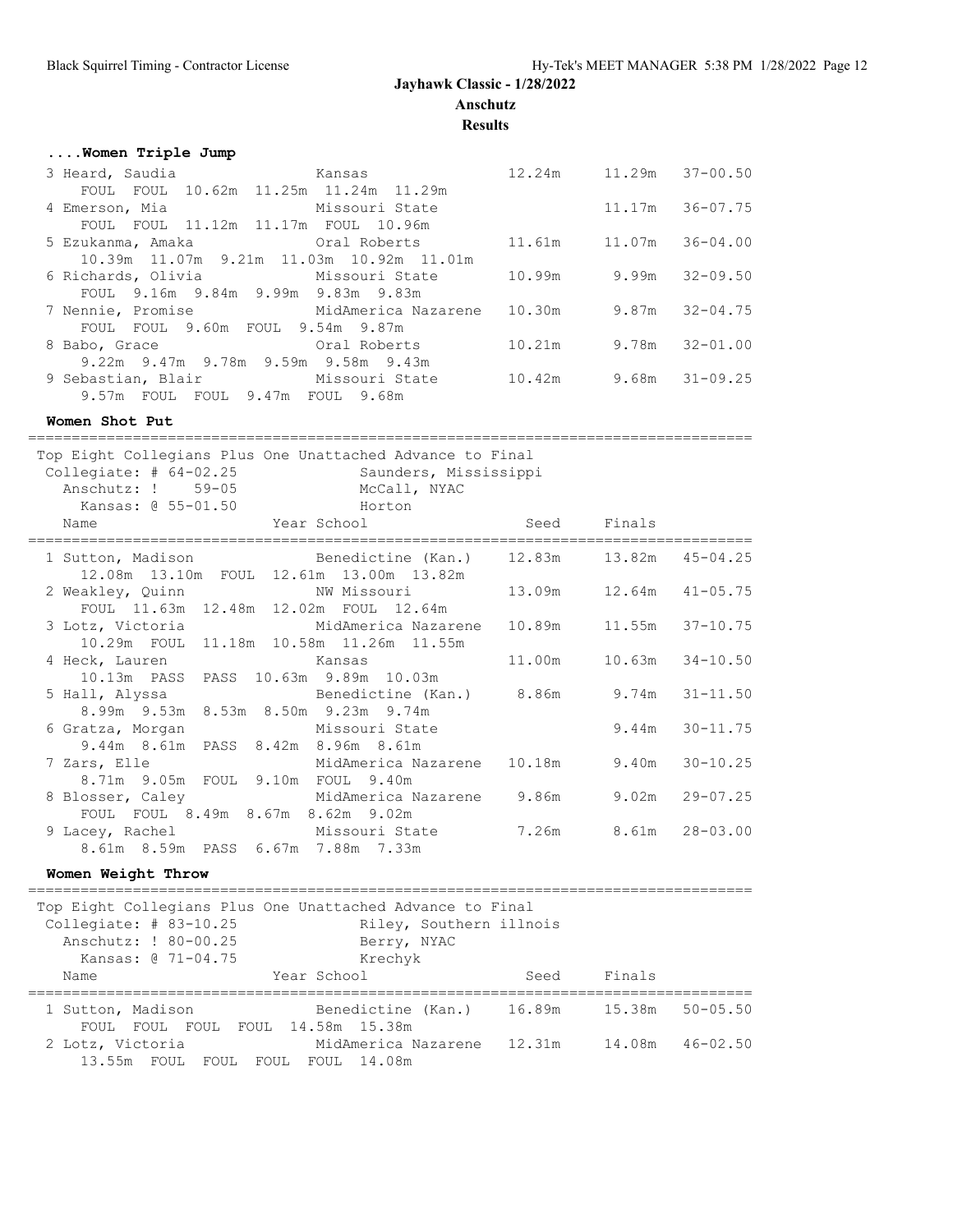**Results**

### **....Women Weight Throw**

| 3 Geist, Katherine           Benedictine (Kan.)   12.40m    |                            |  | $12.92m$ $42-04.75$ |
|-------------------------------------------------------------|----------------------------|--|---------------------|
| 12.91m FOUL 12.57m 12.32m 12.37m 12.92m                     |                            |  |                     |
| 4 Henderson, Vernezia 6 Cral Roberts 12.94m 12.23m 40-01.50 |                            |  |                     |
| 11.12m 12.23m 11.40m FOUL FOUL 11.26m                       |                            |  |                     |
| 5 Blosser, Caley 6 MidAmerica Nazarene 10.82m               |                            |  | 11.75m 38-06.75     |
| 11.08m  11.17m  11.18m  11.75m  10.88m  11.39m              |                            |  |                     |
| 6 Zars, Elle                                                | MidAmerica Nazarene 10.92m |  | 10.08m 33-01.00     |
| 10.08m 9.68m FOUL 8.83m 9.78m 9.65m                         |                            |  |                     |

#### **Men 60 Meter Dash AM SESSION**

============================================================================ Top 8 times advance to final Collegiate: # 6.45 Myles-Mills / Colman, BYU / Tennessee Anschutz: ! 6.46 Greene, KCKCC Kansas: @ 6.69 Bookman Name Year School Seed Prelims H# ============================================================================ Preliminaries 1 Dos Santos, Joel NW Missouri 6.83 6.90q 1 2 Fletcher, Shemar Lincoln (Mo.) 6.91 6.96q 4 3 Wilmington, Cameron Kansas 6.93 7.00q 3 4 Fogle, Ethan Kansas 7.01q 1 5 Cavagna, Enrico NW Missouri 6.94 7.04q 2 6 Vargas, Mateo Kansas 7.08 7.06q 4 7 Charlton, Aaron Oral Roberts 6.87 7.07q 2 7.062 8 Bartlett, Rashane Lincoln (Mo.) 6.99 7.07q 1 7.064 9 Mackey, Joel Oral Roberts 6.95 7.08 1 7.074 10 David, Kizan Lincoln (Mo.) 6.89 7.08 4 7.077 11 Bussey, Tyler MidAmerica Nazarene 7.14 7.15 2 12 Douglas, JaBrandion Kansas 7.11 7.20 3 13 Pierre, Jelani Kansas 7.14 7.22 1 14 Walker, Dervin Lincoln (Mo.) 7.31 7.37 3 15 Roberts, Jonah Benedictine (Kan.) 7.27 7.38 3 16 Merrifield, Alex Benedictine (Kan.) 7.41 3 17 Brown, Shanthamoi Lincoln (Mo.) 7.16 7.42 1 18 Rayford, Antwone Unattached 7.30 7.44 4 19 Tomlinson, Imar Lincoln (Mo.) 7.29 7.47 4 20 Harris, Clark MidAmerica Nazarene 7.54 7.67 1 21 Okwonna, Alexander Oral Roberts 7.54 7.70 2 22 Benson, Calvin Benedictine (Kan.) 7.69 7.76 2 23 Foster, Tonoa Haskell Indian 8.13 4

#### **Men 60 Meter Dash AM SESSION**

========================================================================= Top 8 times advance to final Collegiate: # 6.45 Myles-Mills / Colman, BYU / Tennessee

| COTTEdigne: # 0.40    | Myles-Mills / Colman, BiU / Tennessee |         |        |            |
|-----------------------|---------------------------------------|---------|--------|------------|
| Anschutz: ! 6.46      | Greene, KCKCC                         |         |        |            |
| Kansas: $\alpha$ 6.69 | Bookman                               |         |        |            |
| Name                  | Year School                           | Prelims | Finals |            |
| Finals                |                                       |         |        |            |
| 1 Wilmington, Cameron | Kansas                                | 7.00    |        | 6.85 6.847 |
| 2 Fletcher, Shemar    | Lincoln (Mo.)                         | 6.96    |        | 6.85 6.849 |
| 3 Dos Santos, Joel    | NW Missouri                           | 6.90    | 6.89   |            |
| 4 Fogle, Ethan        | Kansas                                | 7.01    | 6.92   |            |
|                       |                                       |         |        |            |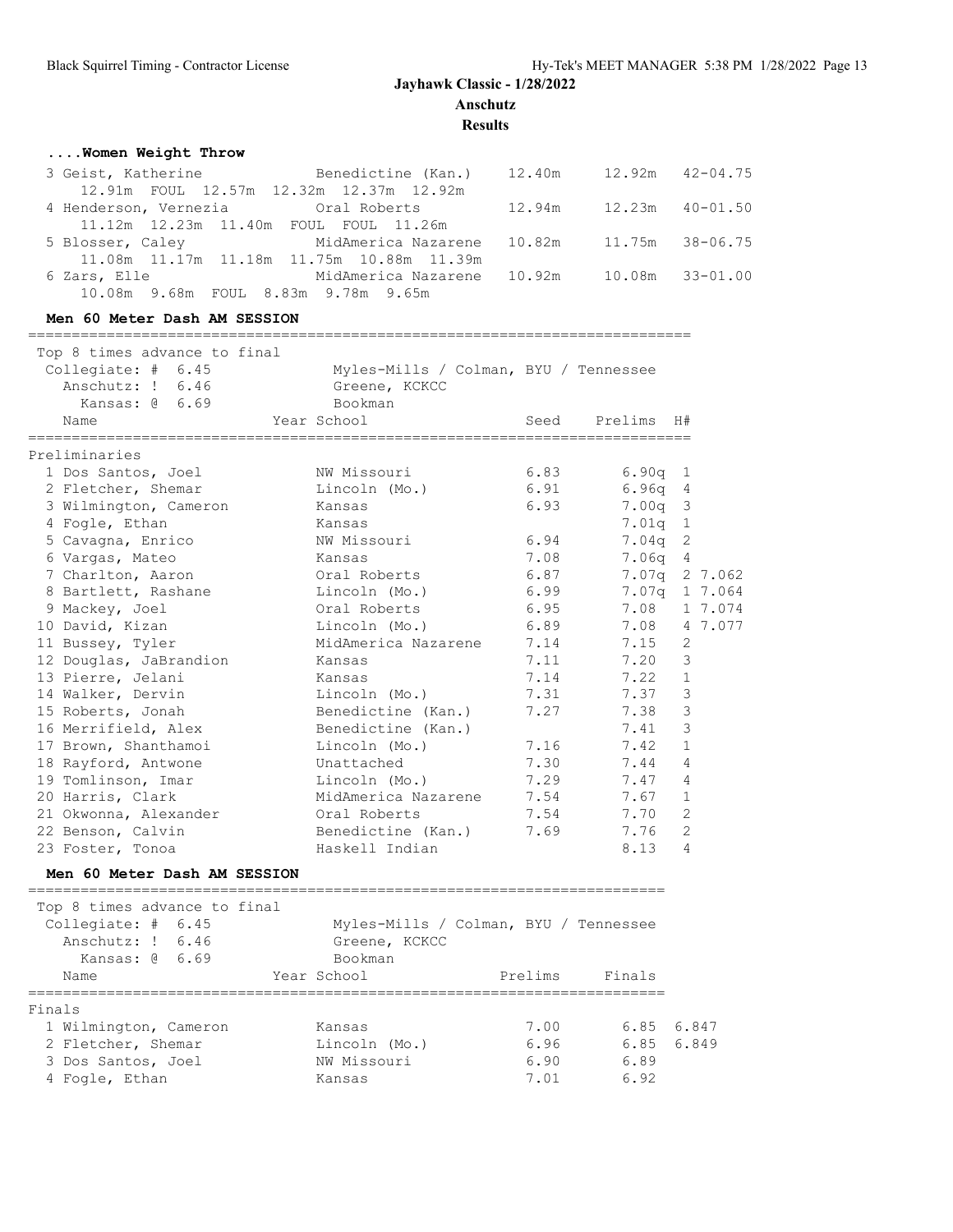**Results**

| Men 60 Meter Dash AM SESSION |               |      |      |
|------------------------------|---------------|------|------|
| 5 Charlton, Aaron            | Oral Roberts  | 7.07 | 6.98 |
| 6 Vargas, Mateo              | Kansas        | 7.06 | 7.00 |
| 7 Cavagna, Enrico            | NW Missouri   | 7.04 | 7.01 |
| 8 Bartlett, Rashane          | Lincoln (Mo.) | 7.07 | 7.06 |

#### **Men 200 Meter Dash PM SESSION**

| Collegiate: $\#$ 20.12<br>Anschutz: ! 20.85<br>Kansas: @ 20.53<br>Name | Spearman, Arkansas<br>Oakes, Nike Central<br>Bookman<br>Year School | Seed  | Finals | H#            |
|------------------------------------------------------------------------|---------------------------------------------------------------------|-------|--------|---------------|
| 1 Dormeus, Bradley                                                     | Oral Roberts                                                        | 21.20 | 21.71  | $\mathbf{1}$  |
| 2 Charlton, Aaron                                                      | Oral Roberts                                                        | 21.16 | 21.98  | $\mathbf{1}$  |
| 3 Nichols, Reuben                                                      | Lincoln (Mo.)                                                       | 21.56 | 22.19  | $\mathbf{1}$  |
| 4 Clifford, John                                                       | Oral Roberts                                                        | 21.47 | 22.28  | $\mathbf{1}$  |
| 5 Neely, Cameron                                                       | Oral Roberts                                                        | 21.83 | 22.44  | 2             |
| 6 Cavagna, Enrico                                                      | NW Missouri                                                         | 22.09 | 22.52  | $\mathcal{L}$ |
| 7 Shannon, Jake                                                        | Oral Roberts                                                        | 22.26 | 22.90  | 2             |

#### **Men 200 Meter Dash AM SESSION**

| Collegiate: $\#$ 20.02<br>Anschutz: ! 20.85<br>Kansas: @ 20.53<br>Name | Hall, Houston<br>Oaks, Nike<br>Bookman<br>Year School | Seed  | Finals | H#             |
|------------------------------------------------------------------------|-------------------------------------------------------|-------|--------|----------------|
| 1 Brown, Shanthamoi                                                    | Lincoln (Mo.)                                         | 23.47 | 22.75  | 3              |
| 2 Vargas, Mateo                                                        | Kansas                                                | 22.50 | 22.91  | $\overline{1}$ |
| 3 Bartlett, Rashane                                                    | Lincoln (Mo.)                                         | 22.63 | 23.02  | $\mathbf{1}$   |
| 4 Bussey, Tyler                                                        | MidAmerica Nazarene                                   | 22.46 | 23.05  | 1              |
| 5 Murray, DauJaughn                                                    | Lincoln (Mo.)                                         | 22.65 | 23.28  | 2              |
| 6 Walker, Dervin                                                       | Lincoln (Mo.)                                         | 23.14 | 23.36  | 2              |
| 7 Merrifield, Alex                                                     | Benedictine (Kan.)                                    | 22.74 | 24.31  | 2              |
| 8 Roberts, Jonah                                                       | Benedictine (Kan.)                                    | 23.68 | 24.58  | 3              |
| 9 Pierre-Louis, Yardley                                                | Lincoln (Mo.)                                         | 22.60 | 24.78  | 2              |
| 10 Benson, Calvin                                                      | Benedictine (Kan.)                                    | 24.81 | 24.98  | 3              |

### **Men 400 Meter Dash PM SESSION**

| Collegiate: $#$ 44.52<br>Anschutz: ! 47.03<br>Kansas: @ 46.44 | Norman, USC<br>Rouser, Oklahoma<br>Clemons |       |                |
|---------------------------------------------------------------|--------------------------------------------|-------|----------------|
| Name                                                          | Year School                                | Seed  | Finals H#      |
| 1 Griffin, Prince                                             | NW Missouri                                | 48.23 | 49.55          |
| 23.206 (23.206)                                               | 49.547 (26.341)                            |       | $\overline{1}$ |
| 2 Williams, Raheem                                            | NW Missouri                                | 48.80 | 49.78          |
| 23.502 (23.502)                                               | 49.778 (26.276)                            |       | $\overline{1}$ |
| 3 Crisci, Federico                                            | NW Missouri                                | 48.97 | 49.97          |
| 23.822 (23.822)                                               | 49.962 (26.140)                            |       | $\overline{1}$ |
| 4 Murray, DauJaughn                                           | Lincoln (Mo.)                              | 49.08 | $\mathcal{L}$  |
| 23.825 (23.825)                                               | 50.398 (26.573)                            |       | 50.40          |
| 5 Shropshire, Jaylen                                          | Kansas                                     | 49.50 | 51.08          |
| 25.105(25.105)                                                | 51.071 (25.966)                            |       | 2              |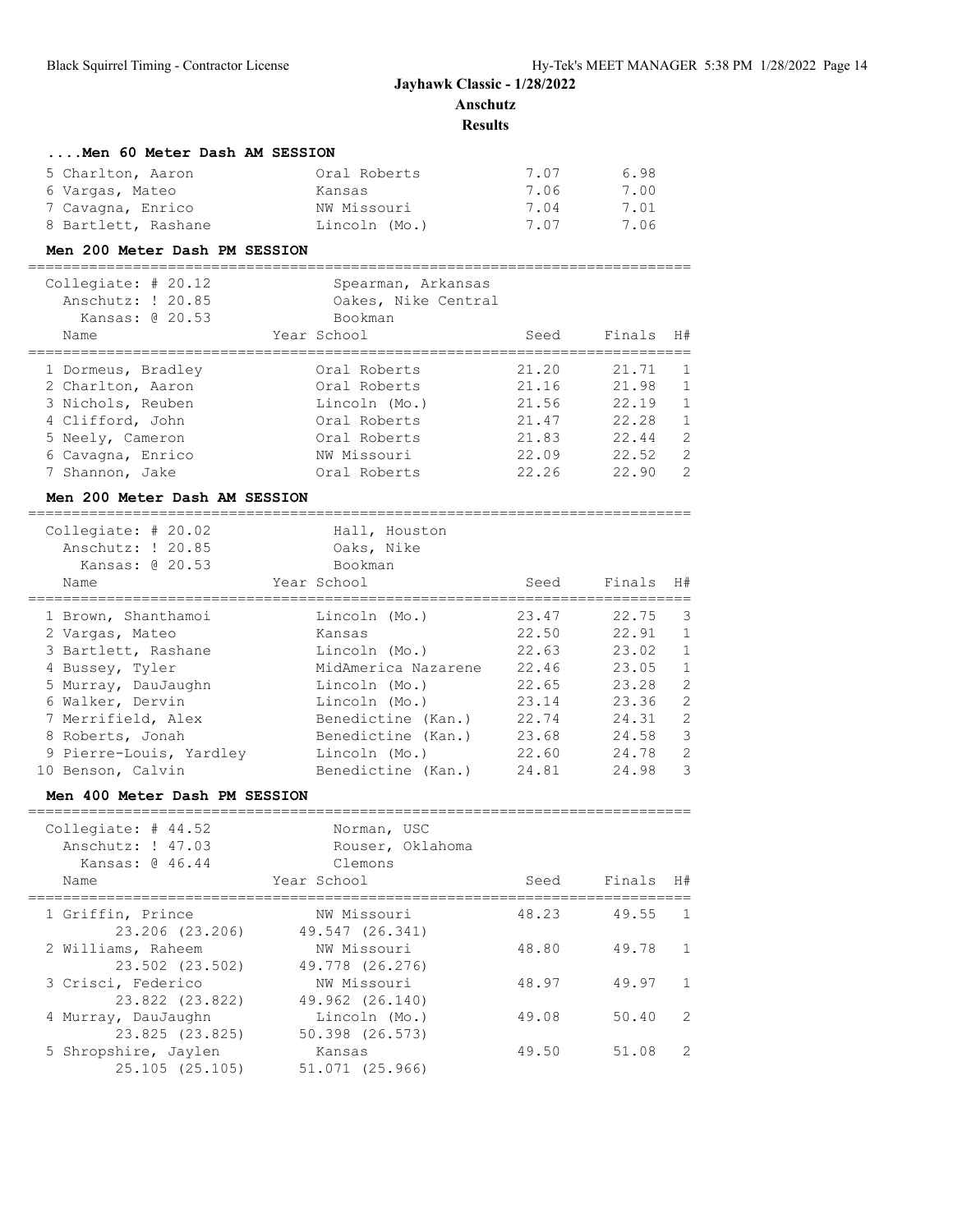### **Anschutz**

#### **Results**

# **....Men 400 Meter Dash PM SESSION** 6 Fourte, Chauncey Oral Roberts 49.24 53.55 1

| o rourte, chauncey | And Roberts     |
|--------------------|-----------------|
| 24.453 (24.453)    | 53.545 (29.092) |

### **Men 400 Meter Dash AM SESSION**

| Name | -----------------------------------<br>Anschutz: ! 47.03<br>Kansas: @ 46.44 | Collegiate: # 44.57 Clement, Florida<br>Rouser, Oklahoma<br>Clemons<br>Year School | Seed  | ---------------------------------<br>Finals<br>________________________________ | H#             |          |
|------|-----------------------------------------------------------------------------|------------------------------------------------------------------------------------|-------|---------------------------------------------------------------------------------|----------------|----------|
|      | 1 O'Brien, Joshua<br>23.848 (23.848)                                        | MidAmerica Nazarene<br>$50.976$ $(27.128)$                                         | 49.84 | 50.98                                                                           | $\mathbf{1}$   |          |
|      | 2 Marshall, Konrad<br>23.764 (23.764)                                       | Kansas<br>51.112 (27.348)                                                          | 50.20 | 51.12                                                                           |                | 1 51.112 |
|      | 3 Rhodes, Ashire<br>24.280 (24.280)                                         | MidAmerica Nazarene<br>51.117 (26.837)                                             | 50.33 | 51.12                                                                           |                | 1 51.117 |
|      | 4 Sedillo Jr, Robert<br>24.641 (24.641)                                     | MidAmerica Nazarene<br>51.586 (26.945)                                             | 50.98 | 51.59                                                                           | 2              |          |
|      | 5 Granderson, Josiah<br>23.841 (23.841)                                     | Oral Roberts<br>$51.957$ $(28.116)$                                                | 50.95 | 51.96                                                                           | $\overline{c}$ |          |
|      | 6 Adams, Colby<br>$25.028$ $(25.028)$                                       | Oral Roberts<br>52.600 (27.572)                                                    | 51.35 | 52.60                                                                           | $\overline{c}$ |          |
|      | 7 Caplinger, Blue<br>24.079 (24.079)                                        | Benedictine (Kan.)<br>$53.204$ $(29.125)$                                          | 51.70 | 53.21                                                                           | 3              |          |
|      | 8 Smith, Donovan<br>25.120 (25.120)                                         | Oral Roberts<br>53.262 (28.142)                                                    |       | 53.27                                                                           | $\overline{4}$ |          |
|      | 9 Pierre-Louis, Yardley<br>24.561 (24.561)                                  | Lincoln (Mo.)<br>53.424 (28.863)                                                   | 51.50 | 53.43                                                                           | 3              |          |
|      | 10 West, Brock<br>24.235 (24.235)                                           | MidAmerica Nazarene<br>53.773 (29.538)                                             | 52.27 | 53.78                                                                           | 3              |          |
|      | 11 Klootwyk, Scott<br>25.974 (25.974)                                       | MidAmerica Nazarene<br>53.907 (27.933)                                             | 52.30 | 53.91                                                                           | 3              |          |
|      | 12 Robinson, Jahan<br>25.502 (25.502)                                       | MidAmerica Nazarene<br>54.209 (28.707)                                             | 53.50 | 54.21                                                                           | $\overline{4}$ |          |
|      | 13 Parker, Nathan<br>25.964 (25.964)                                        | MidAmerica Nazarene<br>54.425 (28.461)                                             | 52.42 | 54.43                                                                           | $\overline{4}$ |          |
|      | 14 Atianjoh, Lawson<br>25.681 (25.681)                                      | MidAmerica Nazarene<br>54.485 (28.804)                                             | 55.40 | 54.49                                                                           | $\overline{4}$ |          |
|      | 15 James, Noah<br>25.775 (25.775)                                           | Oral Roberts<br>55.079 (29.304)                                                    | 53.76 | 55.08                                                                           | $\overline{4}$ |          |
|      | 16 Merrifield, Alex<br>25.666 (25.666)                                      | Benedictine (Kan.)<br>56.030 (30.364)                                              | 51.32 | 56.03                                                                           | 2              |          |

### **Men 600 Meter Run PM SESSION**

| Anschutz: ! 1:09.77<br>Kansas: @ 1:08.9h<br>Name | Clemons, Kansas<br>Baysinger<br>Year School |                       | Finals<br>Seed |
|--------------------------------------------------|---------------------------------------------|-----------------------|----------------|
| 1 Green, A J                                     | Kansas                                      |                       | 1:19.87        |
| 24.812 (24.812)                                  | 51.589 (26.777)                             | $1:19.869$ $(28.280)$ |                |
| 2 Joseph, Michael                                | Kansas                                      |                       | 1:19.98        |
| 24.533 (24.533)                                  | 51.493 (26.960)                             | 1:19.971(28.478)      |                |
| 3 Robinson, TJ                                   | Kansas                                      |                       | 1:20.79        |
| 25.076 (25.076)                                  | 51.877 (26.801)                             | 1:20.790(28.913)      |                |
|                                                  |                                             |                       |                |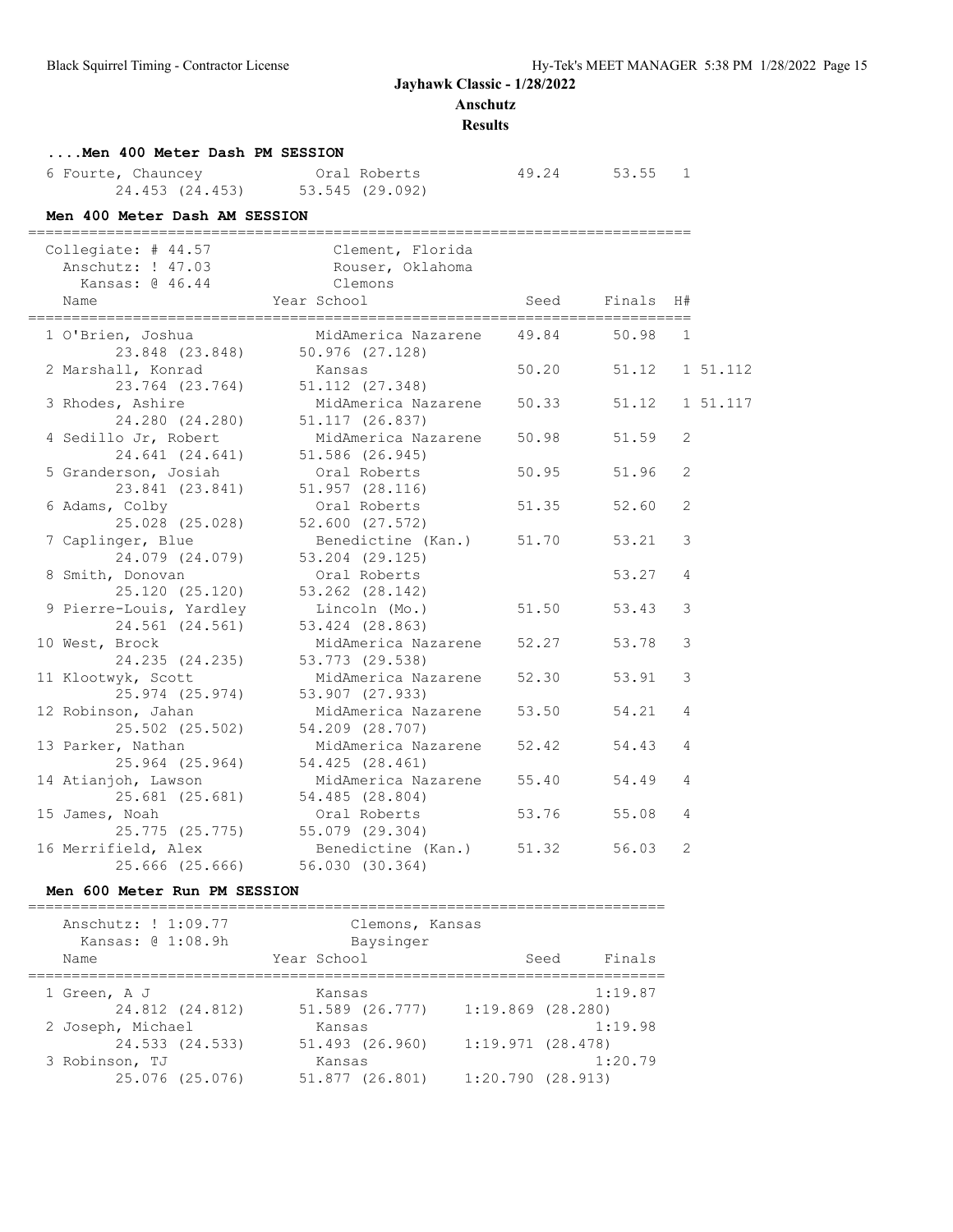**Anschutz**

**Results**

### **....Men 600 Meter Run PM SESSION**

| 4 Campbell, Kewani     | Lincoln (Mo.)                         |                     | 1:21.85 |
|------------------------|---------------------------------------|---------------------|---------|
| 25.336 (25.336)        | 51.952 (26.616)                       | $1:21.849$ (29.897) |         |
| 5 Dwyer, Colin         | Kansas                                |                     | 1:22.03 |
| 25.280 (25.280)        | $52.175$ (26.895) $1:22.021$ (29.846) |                     |         |
| 6 Fleuriot, Stephenson | MidAmerica Nazarene                   |                     | 1:23.93 |
| 25.882 (25.882)        | 52.870 (26.988) 1:23.929 (31.059)     |                     |         |
| 7 Brown, Stavin        | Lincoln (Mo.)                         |                     | 1:29.57 |
| 26.328 (26.328)        | 55.371 (29.043)                       | 1:29.567(34.196)    |         |

### **Men 800 Meter Run PM SESSION**

| Collegiate: $\#$ 1:44.84<br>Anschutz: ! 1:50.71<br>Kansas: @ 1:47.04<br>Name | Ering, Virgina<br>Kirk, KCKCC<br>Mims<br>Year School | Finals<br>Seed                          |  |
|------------------------------------------------------------------------------|------------------------------------------------------|-----------------------------------------|--|
| 1 Baughman, Aden                                                             | Oral Roberts                                         | $1:53.50$ $1:55.43$                     |  |
| 26.408 (26.408)                                                              | 55.624 (29.216)                                      | $1:25.406$ (29.782) $1:55.423$ (30.017) |  |
| 2 Dahle, Tucker                                                              | NW Missouri                                          | $1:54.15$ $1:58.24$                     |  |
| 27.792 (27.792)                                                              | 57.198 (29.406)                                      | $1:27.778$ (30.580) 1:58.234 (30.456)   |  |
| 3 Harding, Matt                                                              | Kansas                                               | $1:57.00$ $1:58.32$                     |  |
| 27.157 (27.157)                                                              | 56.156 (28.999)                                      | $1:26.926$ (30.770) $1:58.316$ (31.390) |  |

### **Men 1000 Meter Run PM SESSION**

| Collegiate: # 2:19.57 Smith, Kansas State<br>Anschutz: ! 2:21.72 Gruber, Kansas<br>Kansas: @ 2:21.72 Gruber |                                                                       |  |  |
|-------------------------------------------------------------------------------------------------------------|-----------------------------------------------------------------------|--|--|
| Name Year School Seed Finals                                                                                |                                                                       |  |  |
| 1 Dick, Justice 6 (29.238) (29.238) 1:00.007 (30.769) 1:33.055 (33.048) 2:05.023 (31.968)                   |                                                                       |  |  |
| 2:32.527 (27.504)                                                                                           |                                                                       |  |  |
| 2 Bambals, Daniels Cral Roberts 2:36.37                                                                     |                                                                       |  |  |
| 2:36.364 (31.220)                                                                                           | 30.102 (30.102) 1:00.589 (30.487) 1:33.313 (32.724) 2:05.144 (31.831) |  |  |
| 3 Carranza, Anthony MidAmerica Nazarene 2:38.86                                                             |                                                                       |  |  |
| 2:38.853 (32.744)                                                                                           | 29.832 (29.832) 1:00.340 (30.508) 1:33.117 (32.777) 2:06.109 (32.992) |  |  |
| 4 Knudsen, Thomas MidAmerica Nazarene 2:44.65                                                               |                                                                       |  |  |
| 2:44.649 (35.586)                                                                                           | 28.973 (28.973) 59.781 (30.808) 1:33.133 (33.352) 2:09.063 (35.930)   |  |  |
| 5 Spicer, Derrick MidAmerica Nazarene 2:45.43                                                               |                                                                       |  |  |
| 2:45.423 (31.931)                                                                                           | 29.522 (29.522) 1:01.552 (32.030) 1:36.676 (35.124) 2:13.492 (36.816) |  |  |
| 6 Massaro, Owen MidAmerica Nazarene 2:45.46                                                                 |                                                                       |  |  |
| $30.929$ (30.929) $1:02.830$ (31.901) $1:37.006$ (34.176) $2:12.176$ (35.170)<br>2:45.453 (33.277)          |                                                                       |  |  |
| 7 Bourquin, Bret 62 MidAmerica Nazarene 2:45.62                                                             |                                                                       |  |  |
| 2:45.617(33.583)                                                                                            | 29.682 (29.682) 1:02.037 (32.355) 1:36.861 (34.824) 2:12.034 (35.173) |  |  |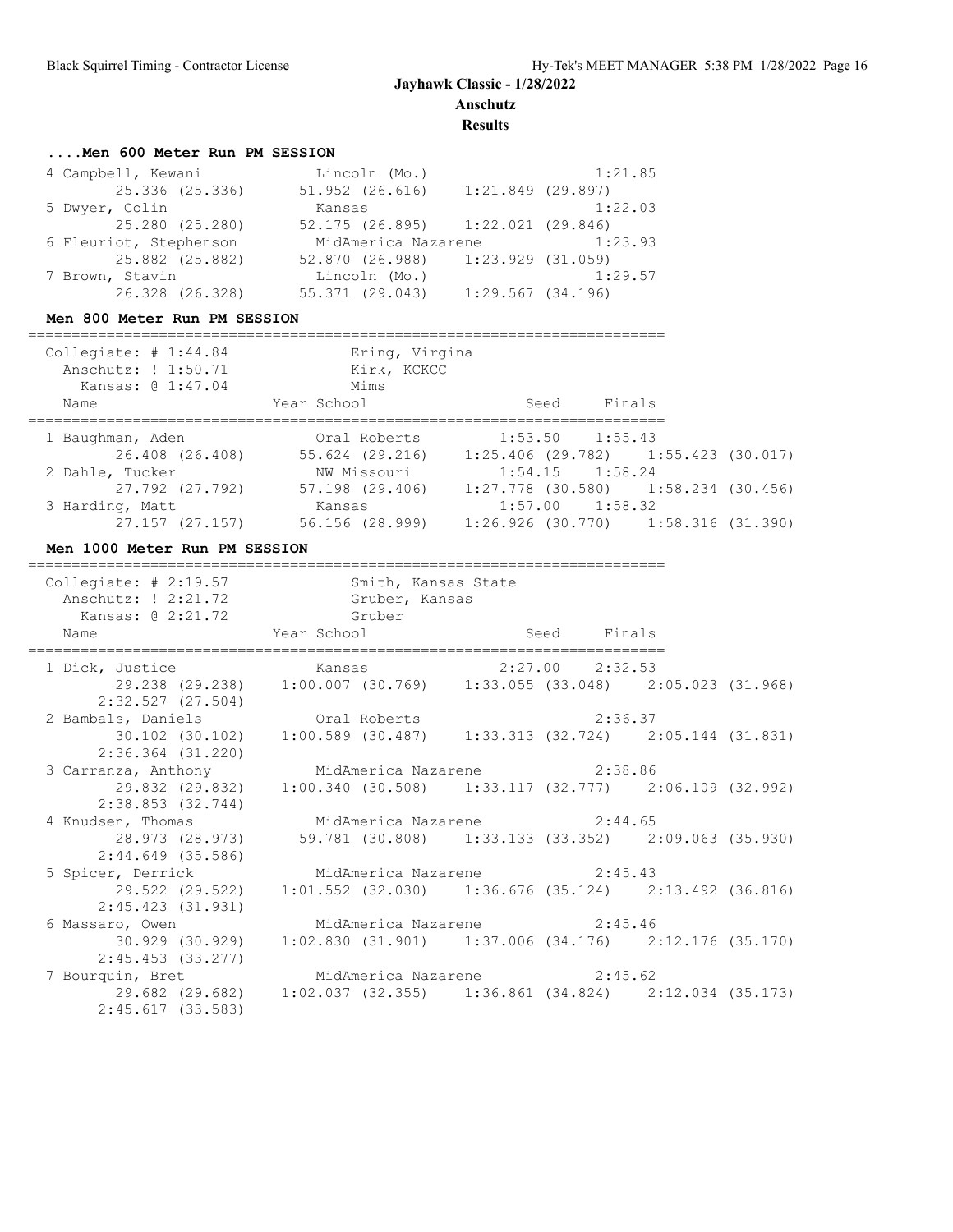### **Men 1 Mile Run PM SESSION**

| Year School<br>Finals<br>Name<br>Seed<br>1 Gibbens, Chandler<br>4:12.16<br>Kansas<br>$2:35.111 (32.594) 3:08.245 (33.134) 3:41.041 (32.796) 4:12.154 (31.113)$<br>2 Walion, Quenton<br>Kansas<br>4:13.17<br>1, Quenton Kansas<br>32.590 (32.590) 1:02.559 (29.969)<br>38.777 (38.958) - 3.11.367 (38.588)<br>2:38.777 (32.959)<br>$3:11.367$ (32.590)<br>3 Buckley, Teddy<br>$4:12.00$ $4:16.52$<br>Kansas<br>32.565 (32.565)<br>$2:38.587$ (32.976)<br>$3:11.629$ (33.042)<br>$3:44.084$ (32.455) $4:16.513$ (32.429)<br>4:26.43<br>4 Ralston, Jake<br>Kansas<br>33.019 (33.019)<br>$1:04.307$ (31.288)<br>$2:45.408$ $(34.134)$<br>3:19.543(34.135)<br>4:26.52<br>5 Gawlick, Eric<br>Kansas<br>$1:04.499$ $(31.128)$<br>33.371 (33.371)<br>2:45.094 (34.084) 3:19.494 (34.400) 3:54.337 (34.843) 4:26.513 (32.176)<br>$4:14.00$ DNF<br>-- Dick, Justice<br>Kansas<br>Men 3000 Meter Run AM SESSION<br>Collegiate: $# 7:38.59$<br>Cragg, Arkansas<br>Anschutz: ! 8:04.55<br>Brown, Iowa State<br>Kansas: @ 7:53.08<br>Wissell<br>Year School<br>Seed Finals<br>Name<br>NW Missouri<br>8:25.41<br>1 Smith, Reece<br>8:48.49<br>2 Walsdorf, Peter<br>Unat-Kansas<br>35.985 (35.985)<br>$1:13.033$ (37.048)<br>$5:23.671$ (35.510)<br>5:58.603 (34.932)<br>6:33.845 (35.242) 7:08.330 (34.485)<br>7:42.712 (34.382)<br>8:15.791 (33.079)<br>8:48.487 (32.696)<br>3 Stone, Christopher<br>9:12.81<br>Unat-Kansas<br>$5:33.856$ (36.630)<br>$6:10.365$ (36.509)<br>8:05.370(37.298)<br>8:38.217 (32.847)<br>$9:12.808$ (34.591)<br>4 Mwihaki, James<br>MidAmerica Nazarene<br>9:23.16<br>37.099 (37.099) 1:13.146 (36.047)<br>3:02.740(36.556)<br>6:48.613(38.551)<br>5:32.119(38.645)<br>$6:10.062$ (37.943)<br>7:27.815(39.202)<br>8:06.297(38.482)<br>8:45.177 (38.880)<br>$9:23.154$ (37.977)<br>5 VanMeter, Jordan<br>MidAmerica Nazarene<br>9:30.54<br>35.805 (35.805) 1:12.823 (37.018)<br>5:36.682 (38.728) 6:15.905 (39.223) 6:55.440 (39.535)<br>7:35.211 (39.771)<br>8:14.932 (39.721)<br>8:54.139 (39.207)<br>9:30.537(36.398) | Collegiate: $# 3:55.02$<br>Anschutz: ! 4:04.80 | Fernandez, Oklahoma State<br>Cox, Kansas |  |  |
|----------------------------------------------------------------------------------------------------------------------------------------------------------------------------------------------------------------------------------------------------------------------------------------------------------------------------------------------------------------------------------------------------------------------------------------------------------------------------------------------------------------------------------------------------------------------------------------------------------------------------------------------------------------------------------------------------------------------------------------------------------------------------------------------------------------------------------------------------------------------------------------------------------------------------------------------------------------------------------------------------------------------------------------------------------------------------------------------------------------------------------------------------------------------------------------------------------------------------------------------------------------------------------------------------------------------------------------------------------------------------------------------------------------------------------------------------------------------------------------------------------------------------------------------------------------------------------------------------------------------------------------------------------------------------------------------------------------------------------------------------------------------------------------------------------------------------------------------------------------------------------------------------------------------------------------------------------------------------------------------------------------------------------------|------------------------------------------------|------------------------------------------|--|--|
|                                                                                                                                                                                                                                                                                                                                                                                                                                                                                                                                                                                                                                                                                                                                                                                                                                                                                                                                                                                                                                                                                                                                                                                                                                                                                                                                                                                                                                                                                                                                                                                                                                                                                                                                                                                                                                                                                                                                                                                                                                        | Kansas: @ 3:57.50                              | Ryun                                     |  |  |
| $32.069$ (32.069) 1:01.578 (29.509) 1:31.351 (29.773) 2:02.517 (31.166)<br>$\begin{array}{cccc} 1:33.689 & (31.130) & 2:05.818 & (32.129) \\ 3:43.167 & (31.800) & 4:13.167 & (30.000) \end{array}$<br>$1:02.325$ (29.760) $1:33.410$ (31.085) $2:05.611$ (32.201)<br>$\begin{array}{cccc} 1:37.278 & (32.971) & 2:11.274 & (33.996) \\ 3:54.095 & (34.552) & 4:26.421 & (32.326) \end{array}$<br>$1:37.424$ (32.925) $2:11.010$ (33.586)<br>31.843 (31.843) 1:01.361 (29.518) 1:31.071 (29.710) 2:01.655 (30.584)<br>32.075 (32.075) 1:04.957 (32.882) 1:38.232 (33.275) 2:11.390 (33.158)<br>$\begin{array}{cccc} 2:44.686 & (33.296) & 3:18.213 & (33.527) & 3:51.964 & (33.751) & 4:25.972 & (34.008) \\ 4:59.839 & (33.867) & 5:33.615 & (33.776) & 6:08.005 & (34.390) & 6:43.420 & (35.415) \\ 7:18.736 & (35.316) & 7:53.394 & (34.658) & 8:25.402 & (32.008) \end{array}$<br>$1:50.188$ (37.155) $2:26.556$ (36.368)<br>$3:02.672$ (36.116) $3:37.343$ (34.671) $4:12.659$ (35.316) $4:48.161$ (35.502)<br>$37.201$ (37.201) 1:13.469 (36.268) 1:50.453 (36.984) 2:26.989 (36.536)<br>3:03.586 (36.597) 3:41.316 (37.730) 4:19.807 (38.491) 4:57.226 (37.419)<br>$6:48.849$ (38.484) 7:28.072 (39.223)<br>$1:49.703$ (36.557) $2:26.184$ (36.481)<br>$3:38.230$ (35.490) $4:15.306$ (37.076) $4:53.474$ (38.168)<br>$1:49.952$ (37.129) $2:26.609$ (36.657)<br>$3:03.301$ (36.692) $3:41.395$ (38.094) $4:19.973$ (38.578) $4:57.954$ (37.981)                                                                                                                                                                                                                                                                                                                                                                                                                                                                                                                                                                                |                                                |                                          |  |  |
|                                                                                                                                                                                                                                                                                                                                                                                                                                                                                                                                                                                                                                                                                                                                                                                                                                                                                                                                                                                                                                                                                                                                                                                                                                                                                                                                                                                                                                                                                                                                                                                                                                                                                                                                                                                                                                                                                                                                                                                                                                        |                                                |                                          |  |  |
|                                                                                                                                                                                                                                                                                                                                                                                                                                                                                                                                                                                                                                                                                                                                                                                                                                                                                                                                                                                                                                                                                                                                                                                                                                                                                                                                                                                                                                                                                                                                                                                                                                                                                                                                                                                                                                                                                                                                                                                                                                        |                                                |                                          |  |  |
|                                                                                                                                                                                                                                                                                                                                                                                                                                                                                                                                                                                                                                                                                                                                                                                                                                                                                                                                                                                                                                                                                                                                                                                                                                                                                                                                                                                                                                                                                                                                                                                                                                                                                                                                                                                                                                                                                                                                                                                                                                        |                                                |                                          |  |  |
|                                                                                                                                                                                                                                                                                                                                                                                                                                                                                                                                                                                                                                                                                                                                                                                                                                                                                                                                                                                                                                                                                                                                                                                                                                                                                                                                                                                                                                                                                                                                                                                                                                                                                                                                                                                                                                                                                                                                                                                                                                        |                                                |                                          |  |  |
|                                                                                                                                                                                                                                                                                                                                                                                                                                                                                                                                                                                                                                                                                                                                                                                                                                                                                                                                                                                                                                                                                                                                                                                                                                                                                                                                                                                                                                                                                                                                                                                                                                                                                                                                                                                                                                                                                                                                                                                                                                        |                                                |                                          |  |  |
|                                                                                                                                                                                                                                                                                                                                                                                                                                                                                                                                                                                                                                                                                                                                                                                                                                                                                                                                                                                                                                                                                                                                                                                                                                                                                                                                                                                                                                                                                                                                                                                                                                                                                                                                                                                                                                                                                                                                                                                                                                        |                                                |                                          |  |  |
|                                                                                                                                                                                                                                                                                                                                                                                                                                                                                                                                                                                                                                                                                                                                                                                                                                                                                                                                                                                                                                                                                                                                                                                                                                                                                                                                                                                                                                                                                                                                                                                                                                                                                                                                                                                                                                                                                                                                                                                                                                        |                                                |                                          |  |  |
|                                                                                                                                                                                                                                                                                                                                                                                                                                                                                                                                                                                                                                                                                                                                                                                                                                                                                                                                                                                                                                                                                                                                                                                                                                                                                                                                                                                                                                                                                                                                                                                                                                                                                                                                                                                                                                                                                                                                                                                                                                        |                                                |                                          |  |  |
|                                                                                                                                                                                                                                                                                                                                                                                                                                                                                                                                                                                                                                                                                                                                                                                                                                                                                                                                                                                                                                                                                                                                                                                                                                                                                                                                                                                                                                                                                                                                                                                                                                                                                                                                                                                                                                                                                                                                                                                                                                        |                                                |                                          |  |  |
|                                                                                                                                                                                                                                                                                                                                                                                                                                                                                                                                                                                                                                                                                                                                                                                                                                                                                                                                                                                                                                                                                                                                                                                                                                                                                                                                                                                                                                                                                                                                                                                                                                                                                                                                                                                                                                                                                                                                                                                                                                        |                                                |                                          |  |  |
|                                                                                                                                                                                                                                                                                                                                                                                                                                                                                                                                                                                                                                                                                                                                                                                                                                                                                                                                                                                                                                                                                                                                                                                                                                                                                                                                                                                                                                                                                                                                                                                                                                                                                                                                                                                                                                                                                                                                                                                                                                        |                                                |                                          |  |  |
|                                                                                                                                                                                                                                                                                                                                                                                                                                                                                                                                                                                                                                                                                                                                                                                                                                                                                                                                                                                                                                                                                                                                                                                                                                                                                                                                                                                                                                                                                                                                                                                                                                                                                                                                                                                                                                                                                                                                                                                                                                        |                                                |                                          |  |  |
|                                                                                                                                                                                                                                                                                                                                                                                                                                                                                                                                                                                                                                                                                                                                                                                                                                                                                                                                                                                                                                                                                                                                                                                                                                                                                                                                                                                                                                                                                                                                                                                                                                                                                                                                                                                                                                                                                                                                                                                                                                        |                                                |                                          |  |  |
|                                                                                                                                                                                                                                                                                                                                                                                                                                                                                                                                                                                                                                                                                                                                                                                                                                                                                                                                                                                                                                                                                                                                                                                                                                                                                                                                                                                                                                                                                                                                                                                                                                                                                                                                                                                                                                                                                                                                                                                                                                        |                                                |                                          |  |  |
|                                                                                                                                                                                                                                                                                                                                                                                                                                                                                                                                                                                                                                                                                                                                                                                                                                                                                                                                                                                                                                                                                                                                                                                                                                                                                                                                                                                                                                                                                                                                                                                                                                                                                                                                                                                                                                                                                                                                                                                                                                        |                                                |                                          |  |  |
|                                                                                                                                                                                                                                                                                                                                                                                                                                                                                                                                                                                                                                                                                                                                                                                                                                                                                                                                                                                                                                                                                                                                                                                                                                                                                                                                                                                                                                                                                                                                                                                                                                                                                                                                                                                                                                                                                                                                                                                                                                        |                                                |                                          |  |  |
|                                                                                                                                                                                                                                                                                                                                                                                                                                                                                                                                                                                                                                                                                                                                                                                                                                                                                                                                                                                                                                                                                                                                                                                                                                                                                                                                                                                                                                                                                                                                                                                                                                                                                                                                                                                                                                                                                                                                                                                                                                        |                                                |                                          |  |  |
|                                                                                                                                                                                                                                                                                                                                                                                                                                                                                                                                                                                                                                                                                                                                                                                                                                                                                                                                                                                                                                                                                                                                                                                                                                                                                                                                                                                                                                                                                                                                                                                                                                                                                                                                                                                                                                                                                                                                                                                                                                        |                                                |                                          |  |  |
|                                                                                                                                                                                                                                                                                                                                                                                                                                                                                                                                                                                                                                                                                                                                                                                                                                                                                                                                                                                                                                                                                                                                                                                                                                                                                                                                                                                                                                                                                                                                                                                                                                                                                                                                                                                                                                                                                                                                                                                                                                        |                                                |                                          |  |  |
|                                                                                                                                                                                                                                                                                                                                                                                                                                                                                                                                                                                                                                                                                                                                                                                                                                                                                                                                                                                                                                                                                                                                                                                                                                                                                                                                                                                                                                                                                                                                                                                                                                                                                                                                                                                                                                                                                                                                                                                                                                        |                                                |                                          |  |  |
|                                                                                                                                                                                                                                                                                                                                                                                                                                                                                                                                                                                                                                                                                                                                                                                                                                                                                                                                                                                                                                                                                                                                                                                                                                                                                                                                                                                                                                                                                                                                                                                                                                                                                                                                                                                                                                                                                                                                                                                                                                        |                                                |                                          |  |  |
|                                                                                                                                                                                                                                                                                                                                                                                                                                                                                                                                                                                                                                                                                                                                                                                                                                                                                                                                                                                                                                                                                                                                                                                                                                                                                                                                                                                                                                                                                                                                                                                                                                                                                                                                                                                                                                                                                                                                                                                                                                        |                                                |                                          |  |  |
|                                                                                                                                                                                                                                                                                                                                                                                                                                                                                                                                                                                                                                                                                                                                                                                                                                                                                                                                                                                                                                                                                                                                                                                                                                                                                                                                                                                                                                                                                                                                                                                                                                                                                                                                                                                                                                                                                                                                                                                                                                        |                                                |                                          |  |  |
|                                                                                                                                                                                                                                                                                                                                                                                                                                                                                                                                                                                                                                                                                                                                                                                                                                                                                                                                                                                                                                                                                                                                                                                                                                                                                                                                                                                                                                                                                                                                                                                                                                                                                                                                                                                                                                                                                                                                                                                                                                        |                                                |                                          |  |  |
|                                                                                                                                                                                                                                                                                                                                                                                                                                                                                                                                                                                                                                                                                                                                                                                                                                                                                                                                                                                                                                                                                                                                                                                                                                                                                                                                                                                                                                                                                                                                                                                                                                                                                                                                                                                                                                                                                                                                                                                                                                        |                                                |                                          |  |  |
|                                                                                                                                                                                                                                                                                                                                                                                                                                                                                                                                                                                                                                                                                                                                                                                                                                                                                                                                                                                                                                                                                                                                                                                                                                                                                                                                                                                                                                                                                                                                                                                                                                                                                                                                                                                                                                                                                                                                                                                                                                        |                                                |                                          |  |  |
|                                                                                                                                                                                                                                                                                                                                                                                                                                                                                                                                                                                                                                                                                                                                                                                                                                                                                                                                                                                                                                                                                                                                                                                                                                                                                                                                                                                                                                                                                                                                                                                                                                                                                                                                                                                                                                                                                                                                                                                                                                        |                                                |                                          |  |  |
|                                                                                                                                                                                                                                                                                                                                                                                                                                                                                                                                                                                                                                                                                                                                                                                                                                                                                                                                                                                                                                                                                                                                                                                                                                                                                                                                                                                                                                                                                                                                                                                                                                                                                                                                                                                                                                                                                                                                                                                                                                        |                                                |                                          |  |  |
|                                                                                                                                                                                                                                                                                                                                                                                                                                                                                                                                                                                                                                                                                                                                                                                                                                                                                                                                                                                                                                                                                                                                                                                                                                                                                                                                                                                                                                                                                                                                                                                                                                                                                                                                                                                                                                                                                                                                                                                                                                        |                                                |                                          |  |  |
|                                                                                                                                                                                                                                                                                                                                                                                                                                                                                                                                                                                                                                                                                                                                                                                                                                                                                                                                                                                                                                                                                                                                                                                                                                                                                                                                                                                                                                                                                                                                                                                                                                                                                                                                                                                                                                                                                                                                                                                                                                        |                                                |                                          |  |  |
|                                                                                                                                                                                                                                                                                                                                                                                                                                                                                                                                                                                                                                                                                                                                                                                                                                                                                                                                                                                                                                                                                                                                                                                                                                                                                                                                                                                                                                                                                                                                                                                                                                                                                                                                                                                                                                                                                                                                                                                                                                        |                                                |                                          |  |  |
|                                                                                                                                                                                                                                                                                                                                                                                                                                                                                                                                                                                                                                                                                                                                                                                                                                                                                                                                                                                                                                                                                                                                                                                                                                                                                                                                                                                                                                                                                                                                                                                                                                                                                                                                                                                                                                                                                                                                                                                                                                        |                                                |                                          |  |  |
|                                                                                                                                                                                                                                                                                                                                                                                                                                                                                                                                                                                                                                                                                                                                                                                                                                                                                                                                                                                                                                                                                                                                                                                                                                                                                                                                                                                                                                                                                                                                                                                                                                                                                                                                                                                                                                                                                                                                                                                                                                        |                                                |                                          |  |  |
|                                                                                                                                                                                                                                                                                                                                                                                                                                                                                                                                                                                                                                                                                                                                                                                                                                                                                                                                                                                                                                                                                                                                                                                                                                                                                                                                                                                                                                                                                                                                                                                                                                                                                                                                                                                                                                                                                                                                                                                                                                        |                                                |                                          |  |  |
|                                                                                                                                                                                                                                                                                                                                                                                                                                                                                                                                                                                                                                                                                                                                                                                                                                                                                                                                                                                                                                                                                                                                                                                                                                                                                                                                                                                                                                                                                                                                                                                                                                                                                                                                                                                                                                                                                                                                                                                                                                        |                                                |                                          |  |  |
|                                                                                                                                                                                                                                                                                                                                                                                                                                                                                                                                                                                                                                                                                                                                                                                                                                                                                                                                                                                                                                                                                                                                                                                                                                                                                                                                                                                                                                                                                                                                                                                                                                                                                                                                                                                                                                                                                                                                                                                                                                        |                                                |                                          |  |  |
|                                                                                                                                                                                                                                                                                                                                                                                                                                                                                                                                                                                                                                                                                                                                                                                                                                                                                                                                                                                                                                                                                                                                                                                                                                                                                                                                                                                                                                                                                                                                                                                                                                                                                                                                                                                                                                                                                                                                                                                                                                        |                                                |                                          |  |  |
|                                                                                                                                                                                                                                                                                                                                                                                                                                                                                                                                                                                                                                                                                                                                                                                                                                                                                                                                                                                                                                                                                                                                                                                                                                                                                                                                                                                                                                                                                                                                                                                                                                                                                                                                                                                                                                                                                                                                                                                                                                        |                                                |                                          |  |  |
|                                                                                                                                                                                                                                                                                                                                                                                                                                                                                                                                                                                                                                                                                                                                                                                                                                                                                                                                                                                                                                                                                                                                                                                                                                                                                                                                                                                                                                                                                                                                                                                                                                                                                                                                                                                                                                                                                                                                                                                                                                        |                                                |                                          |  |  |
|                                                                                                                                                                                                                                                                                                                                                                                                                                                                                                                                                                                                                                                                                                                                                                                                                                                                                                                                                                                                                                                                                                                                                                                                                                                                                                                                                                                                                                                                                                                                                                                                                                                                                                                                                                                                                                                                                                                                                                                                                                        |                                                |                                          |  |  |
|                                                                                                                                                                                                                                                                                                                                                                                                                                                                                                                                                                                                                                                                                                                                                                                                                                                                                                                                                                                                                                                                                                                                                                                                                                                                                                                                                                                                                                                                                                                                                                                                                                                                                                                                                                                                                                                                                                                                                                                                                                        |                                                |                                          |  |  |
|                                                                                                                                                                                                                                                                                                                                                                                                                                                                                                                                                                                                                                                                                                                                                                                                                                                                                                                                                                                                                                                                                                                                                                                                                                                                                                                                                                                                                                                                                                                                                                                                                                                                                                                                                                                                                                                                                                                                                                                                                                        |                                                |                                          |  |  |
|                                                                                                                                                                                                                                                                                                                                                                                                                                                                                                                                                                                                                                                                                                                                                                                                                                                                                                                                                                                                                                                                                                                                                                                                                                                                                                                                                                                                                                                                                                                                                                                                                                                                                                                                                                                                                                                                                                                                                                                                                                        |                                                |                                          |  |  |
|                                                                                                                                                                                                                                                                                                                                                                                                                                                                                                                                                                                                                                                                                                                                                                                                                                                                                                                                                                                                                                                                                                                                                                                                                                                                                                                                                                                                                                                                                                                                                                                                                                                                                                                                                                                                                                                                                                                                                                                                                                        |                                                |                                          |  |  |
|                                                                                                                                                                                                                                                                                                                                                                                                                                                                                                                                                                                                                                                                                                                                                                                                                                                                                                                                                                                                                                                                                                                                                                                                                                                                                                                                                                                                                                                                                                                                                                                                                                                                                                                                                                                                                                                                                                                                                                                                                                        |                                                |                                          |  |  |
|                                                                                                                                                                                                                                                                                                                                                                                                                                                                                                                                                                                                                                                                                                                                                                                                                                                                                                                                                                                                                                                                                                                                                                                                                                                                                                                                                                                                                                                                                                                                                                                                                                                                                                                                                                                                                                                                                                                                                                                                                                        |                                                |                                          |  |  |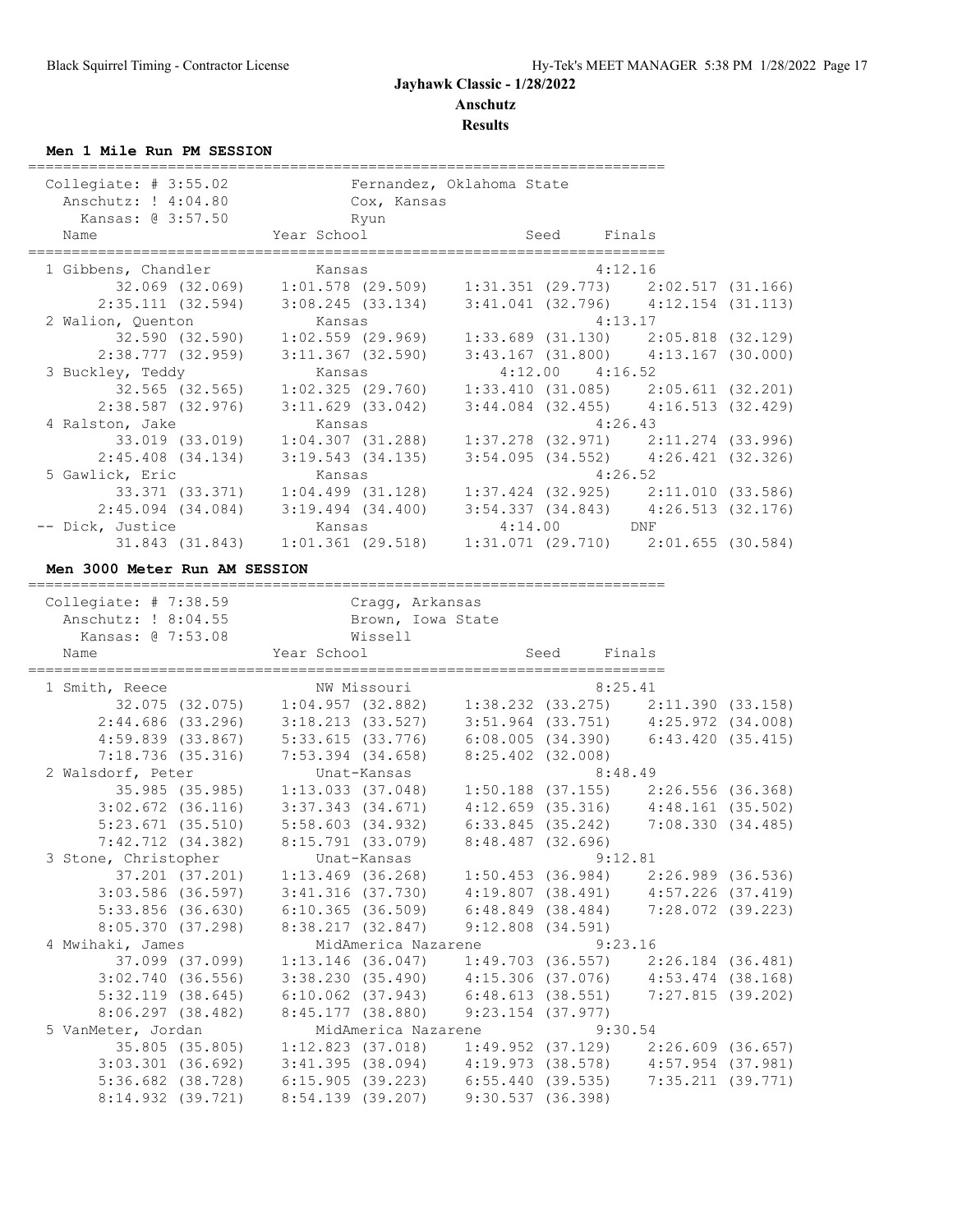**Results**

## **....Men 3000 Meter Run AM SESSION**

| 6 Kosqei, Bramwel<br>35.688 (35.688)<br>$3:02.881$ (36.669)<br>$5:39.483$ $(41.806)$<br>8:19.820 (37.759)<br>7 Ballesteros, Juan<br>37.141 (37.141)<br>$3:05.601$ (38.052)<br>5:46.475(41.471) | $1:12.614$ (36.926)<br>$3:41.079$ (38.198)<br>$6:21.062$ $(41.579)$<br>8:56.327 (36.507)<br>$3:44.424$ (38.823)<br>6:28.161(41.686) | MidAmerica Nazarene<br>1:13.828 (36.687) | 1:49.727(37.113)<br>6:59.332 (38.270)<br>9:36.827(40.500)<br>1:50.846 (37.018)<br>4:24.334 (39.910)<br>7:10.964 (42.803) | MidAmerica Nazarene 9:36.83<br>2:26.212 (36.485)<br>4:19.504 (38.425)<br>4:57.677 (38.173)<br>7:42.061 (42.729)<br>10:01.09<br>2:27.549 (36.703)<br>$5:05.004$ (40.670)<br>7:54.083 (43.119) |
|------------------------------------------------------------------------------------------------------------------------------------------------------------------------------------------------|-------------------------------------------------------------------------------------------------------------------------------------|------------------------------------------|--------------------------------------------------------------------------------------------------------------------------|----------------------------------------------------------------------------------------------------------------------------------------------------------------------------------------------|

#### **Men 60 Meter Hurdles AM SESSION**

============================================================================

| Top 8 times advance to final<br>Collegiate: $# 7.35$<br>Anschutz: ! 7.64<br>Kansas: @ 7.84<br>Name | Holloway, Florida<br>Faulk, NIke<br>Thompson, Jiles<br>Year School | Seed | H#<br>Prelims           |
|----------------------------------------------------------------------------------------------------|--------------------------------------------------------------------|------|-------------------------|
| Preliminaries                                                                                      |                                                                    |      |                         |
| 1 Wilmington, Cameron                                                                              | Kansas                                                             | 7.97 | $8.15q$ 1               |
| 2 Downes, Grant                                                                                    | Kansas                                                             | 8.37 | $8.37q$ 2               |
| 3 Jackson, George                                                                                  | Kansas                                                             | 8.21 | $8.42q$ 1               |
| 4 Patterson, Jaden                                                                                 | Kansas                                                             | 8.22 | $8.47q$ 2               |
| 5 Jarboe, Dustin                                                                                   | MidAmerica Nazarene                                                | 8.46 | $8.57q$ 1               |
| 6 Eckert, Clay<br>7 Miller, Candor                                                                 | Kansas<br>Oral Roberts                                             | 8.50 | $8.61q$ 1<br>9.03 $q$ 1 |
| 8 Benson, Calvin                                                                                   | Benedictine (Kan.)                                                 | 9.63 | $\overline{2}$<br>9.41q |
|                                                                                                    |                                                                    |      |                         |

#### **Men 60 Meter Hurdles AM SESSION**

| Top 8 times advance to final |                                           |                     |         |        |  |  |  |  |
|------------------------------|-------------------------------------------|---------------------|---------|--------|--|--|--|--|
|                              | Collegiate: $# 7.35$<br>Holloway, Florida |                     |         |        |  |  |  |  |
|                              | Anschutz: ! 7.64                          | Faulk, NIke         |         |        |  |  |  |  |
|                              | Kansas: @ 7.84                            | Thompson, Jiles     |         |        |  |  |  |  |
|                              | Name                                      | Year School         | Prelims | Finals |  |  |  |  |
|                              |                                           |                     |         |        |  |  |  |  |
| Finals                       |                                           |                     |         |        |  |  |  |  |
|                              | 1 Wilmington, Cameron                     | Kansas              | 8.15    | 8.06   |  |  |  |  |
|                              | 2 Patterson, Jaden                        | Kansas              | 8.47    | 8.16   |  |  |  |  |
|                              | 3 Jackson, George                         | Kansas              | 8.42    | 8.23   |  |  |  |  |
|                              | 4 Downes, Grant                           | Kansas              | 8.37    | 8.49   |  |  |  |  |
|                              | 5 Eckert, Clay                            | Kansas              | 8.61    | 8.51   |  |  |  |  |
|                              | 6 Jarboe, Dustin                          | MidAmerica Nazarene | 8.57    | 8.77   |  |  |  |  |
|                              | 7 Miller, Candor                          | Oral Roberts        | 9.03    | 8.96   |  |  |  |  |
|                              | 8 Benson, Calvin                          | Benedictine (Kan.)  | 9.41    | 10.23  |  |  |  |  |

=========================================================================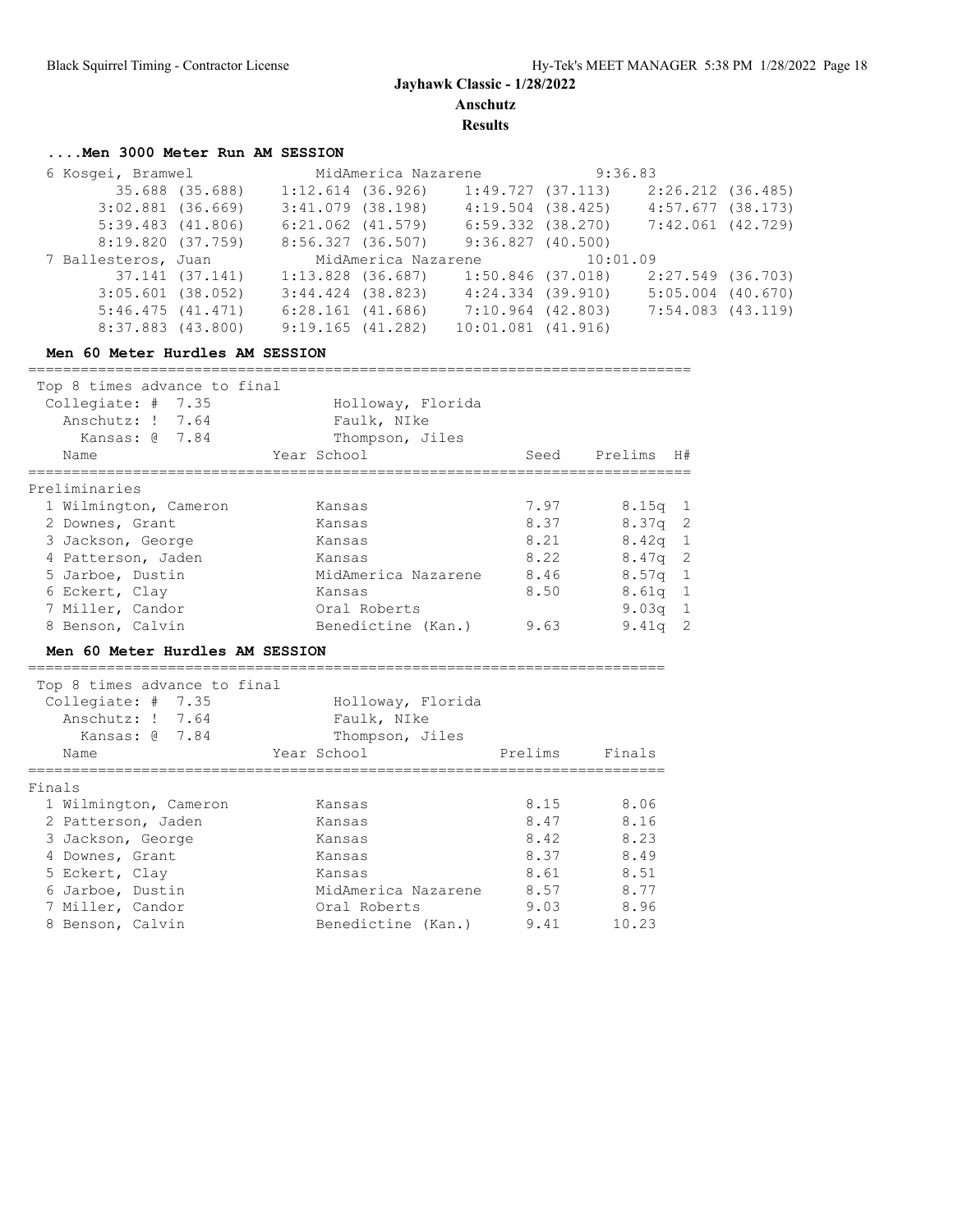**Anschutz**

**Results**

**Men 4x400 Meter Relay PM SESSION**

============================================================================ Collegiate: # 3:00.77 USC Anschutz: ! 3:12.90 Barton County Kansas: @ 3:06.11 Whitaker,Newell,McCall,Wagner School Seed Finals H# ============================================================================ 1 Kansas 'A' 3:07.65 3:15.83 1 1) Green, A J 2) Wilmington, Cameron 3) Joseph, Michael (4) Fogle, Ethan 50.198 (50.198) 1:39.263 (49.065) 2:27.038 (47.775) 3:15.822 (48.784) 2 Lincoln (Mo.) 'A' 3:13.62 3:16.86 1 1) Murray, DauJaughn 2) Nichols, Reuben 3) Brown, Shanthamoi (4) 4) Campbell, Kewani 49.435 (49.435) 1:38.322 (48.887) 2:27.654 (49.332) 3:16.854 (49.200) 3 NW Missouri 'A' 3:10.13 3:19.78 1 1) Williams, Raheem 2) Dos Santos, Joel 3) Crisci, Federico (4) Griffin, Prince 49.985 (49.985) 1:39.844 (49.859) 2:29.699 (49.855) 3:19.772 (50.073)<br>4 Kansas 'B' 3:07.65 3:25.39 2 4 Kansas 'B' 3:07.65 3:25.39 2 1) Marshall, Konrad 2) Freeman Jr., Marcus 3) Robinson, TJ (4) Dick, Justice 52.368 (52.368) 1:44.076 (51.708) 2:34.412 (50.336) 3:25.387 (50.975) **Men Distance Medley PM SESSION** ========================================================================= Collegiate: # 9:25.97 Texas, Texas Anschutz: ! 10:04.79 Butler CC Kansas: @ 9:34.91 Chesang, Madathil, Baysinger, Hodqes School Seed Finals ========================================================================= 1 Kansas 'A' 9:53.25 10:41.86 1) Buckley, Teddy 2) Walion, Quenton 3) Gibbens, Chandler (4) Ralston, Jake 3:13.537 (3:13.537) 4:06.366 (52.829) 6:06.742 (2:00.376) 10:41.852 (4:35.110) 2 MidAmerica Nazarene 'A' 11:00.00 11:37.69 1) Ballesteros, Juan 2) Parker, Nathan 3) Carranza, Anthony (4) Mwihaki, James 3:34.623 (3:34.623) 4:19.131 (44.508) 6:46.639 (2:27.508) 11:37.688 (4:51.049) 3 MidAmerica Nazarene 'B' 11:00.00 11:43.24 1) Kosgei, Bramwel 2) Atianjoh, Lawson 3) Knudsen, Thomas (4) VanMeter, Jordan 3:37.188 (3:37.188) 4:29.073 (51.885) 6:48.226 (2:19.153) 11:43.237 (4:55.011)<br>4 MidAmerica Nazarene 'C' 11:00.00 11:52.64 4 MidAmerica Nazarene 'C' 11:00.00 11:52.64 1) Spicer, Derrick 2) O'Brien, Joshua 3) Rhodes, Ashire 4) Massaro, Owen 3:36.051 (3:36.051) 4:27.894 (51.843) 6:36.458 (2:08.564) 11:52.633 (5:16.175) 5 MidAmerica Nazarene 'D' 11:00.00 12:36.95 1) Bourquin, Bret 2) Sedillo Jr, Robert 3) Fleuriot, Stephenson (4) Lee, Luke 3:54.636 (3:54.636) 4:46.924 (52.288) 7:33.650 (2:46.726) 12:36.941 (5:03.291)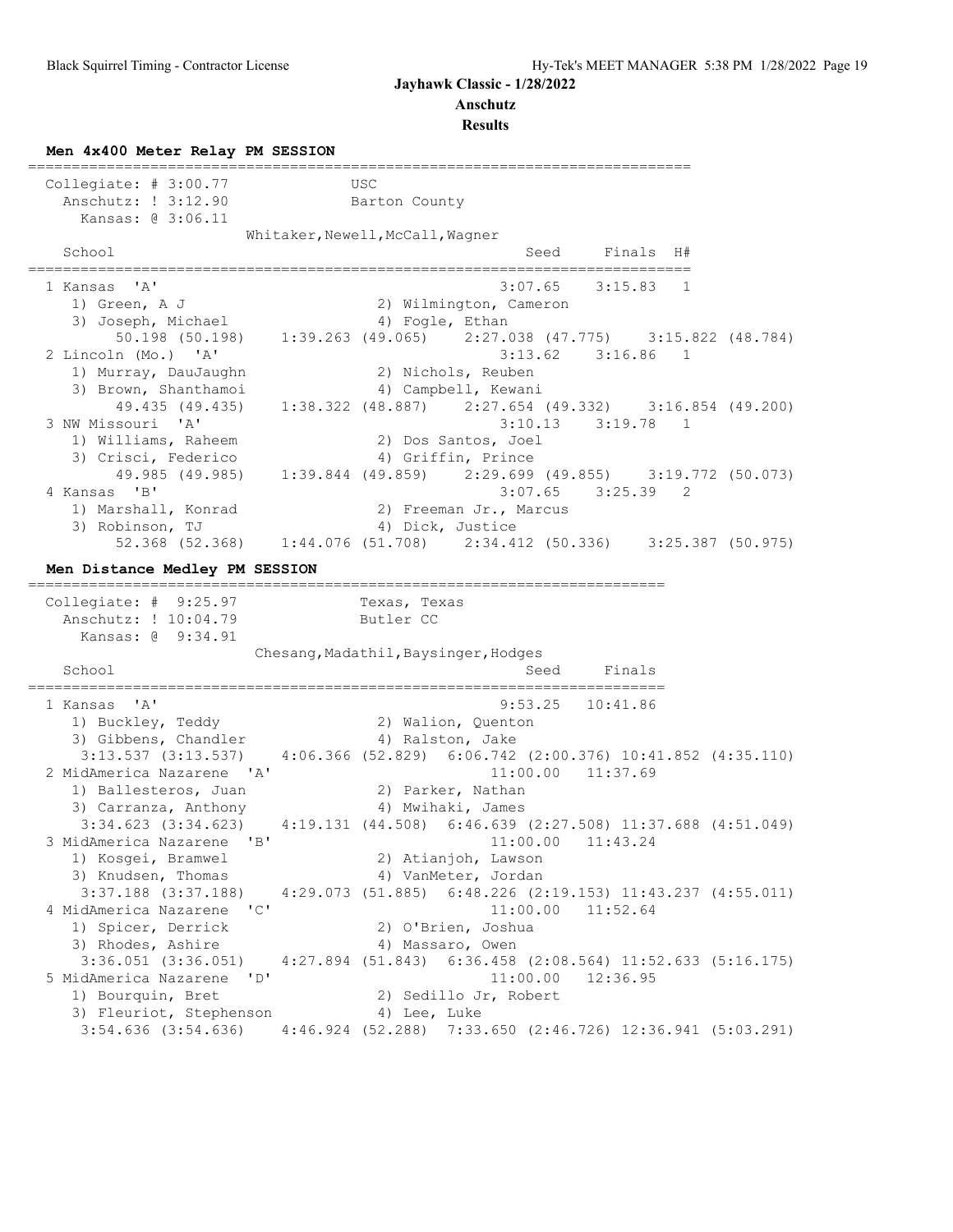**Results**

| Men High Jump                                                                       |                                                                                                                   |                 |                                       |              |
|-------------------------------------------------------------------------------------|-------------------------------------------------------------------------------------------------------------------|-----------------|---------------------------------------|--------------|
| 2.25                                                                                | Bar Increments: 1.89, 1.94, 1.99, 2.04, 2.09, 2.14, 2.19, 2.22                                                    |                 |                                       |              |
| Collegiate: $# 7-09.25$<br>Anschutz: ! 7-04.50<br>Kansas: @ 7-04.25                 | Conway, Lousiana-Lafayette<br>Shankar, Kansas State<br>Peacock                                                    |                 |                                       |              |
| Name                                                                                | Year School                                                                                                       | Seed            | Finals                                |              |
| 1 Loudermilk, Devin<br>1.89 1.94 1.99 2.04<br>XO XXO<br>O XXX                       | Kansas                                                                                                            | 2.04m           | 1.99m                                 | $6 - 06.25$  |
| 2 Biel, Zachary<br>1.89 1.94<br>O XXX                                               | Kansas                                                                                                            |                 | 2.00m 1.89m 6-02.25                   |              |
| 2 Sloan, Kemuel<br>1.89 1.94<br>O XXX                                               | Oral Roberts                                                                                                      | 1.92m           | 1.89m                                 | $6 - 02.25$  |
| -- Jung, Alexander<br>1.89<br>XXX                                                   | Kansas                                                                                                            | 1.90m           | ΝH                                    |              |
| -- Stubbs, Keithwood<br>1.89<br>XXX                                                 | Oral Roberts                                                                                                      | 1.85m           | NH                                    |              |
| -- Belluz, Alessandro<br>1.89<br>XXX                                                | Oral Roberts                                                                                                      | 1.80m           | ΝH                                    |              |
| Men Pole Vault                                                                      |                                                                                                                   |                 |                                       |              |
| 5.28, 5.38, 5.48, 5.58, 5.68                                                        | Bar Increments: 4.13, 4.28, 4.43, 4.58, 4.73, 4.88, 5.03, 5.18,                                                   |                 |                                       |              |
| Collegiate: $\#$ 19-05<br>Anschutz: ! 18-03.25                                      | Duplantis, LSU<br>Albright, Kansas                                                                                |                 |                                       |              |
| Kansas: @ 18-08.25<br>Name                                                          | Al Hizam<br>Year School                                                                                           | Seed            | Finals                                |              |
| 1 Bradford, Zach                                                                    | ============<br><b>Example 18</b> Kansas<br>4.13 4.28 4.43 4.58 4.73 4.88 5.03 5.18 5.28 5.38 5.48 5.68 5.75 5.83 | --------------- | 5.81m 5.75m 18-10.25<br>O XXO XXO XXX |              |
| 2 Simms, Clayton                                                                    | Kansas<br>4.13 4.28 4.43 4.58 4.73 4.88 5.03 5.18 5.28 5.38<br>PPP PPP PPP PPP PPP PPP XO O<br>XO XXX             | 5.45m           | 5.28m                                 | $17 - 03.75$ |
| 3 Benavides, Paulo                                                                  | Unattached<br>4.13 4.28 4.43 4.58 4.73 4.88 5.03 5.18<br>PPP PPP PPP PPP PPP PPP XO XXX                           |                 | 5.70m 5.03m 16-06.00                  |              |
| 4 Koolen, Bradey<br>4.13 4.28 4.43 4.58 4.73 4.88 5.03<br>PPP PPP PPP O XXO XXO XXX | <b>Example 28</b> Kansas                                                                                          |                 | 5.00m 4.88m                           | $16 - 00.00$ |
| 4.13 4.28 4.43 4.58 4.73 4.88<br>PPP PPP XO O O XXX                                 | 5 Vasquez, Jonathan 6 Cral Roberts 4.80m 4.73m 15-06.25                                                           |                 |                                       |              |
| 6 Eckert, Clay<br>4.13 4.28 4.43 4.58<br>XO O O XXX                                 | Kansas                                                                                                            |                 | $4.53m$ $4.43m$                       | $14 - 06.25$ |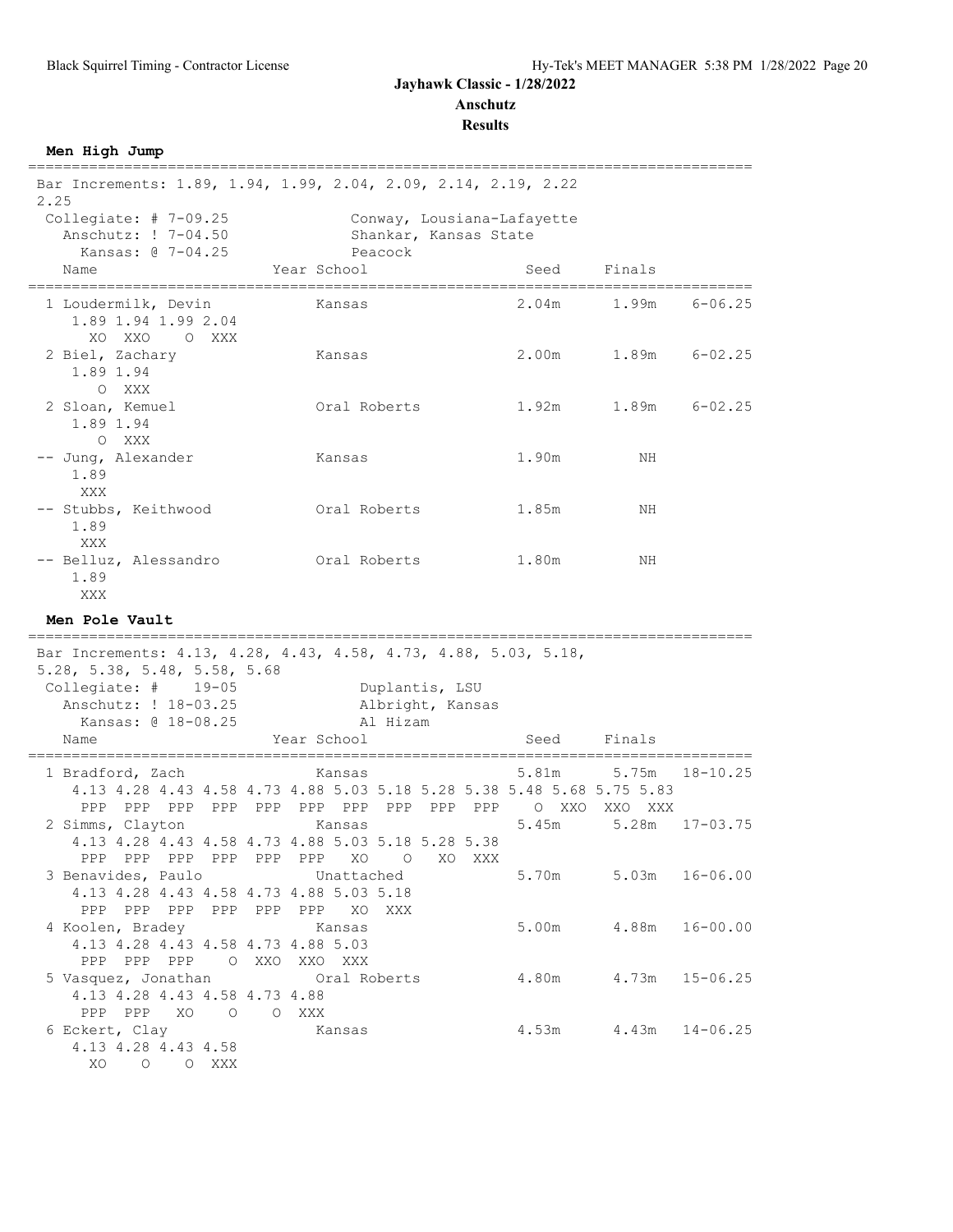**Anschutz**

**Results**

### **....Men Pole Vault**

-- Allen, Kaleb  $Oral$  Roberts  $4.70m$  NH 4.13 4.28 4.43 PPP PPP XXX

### **Men Long Jump**

| =====================================<br>Top Eight Collegians Plus One Unattached Advance to Final<br>Collegiate: $\#$ 28-02.25<br>Pate, Alabama<br>Anschutz: ! 25-09.25 Wright, KCKCC<br>Hamilton<br>Kansas: @ 26-07.25 |                                                                                                                                                                   |                                            |                              |                              |                      |              |
|--------------------------------------------------------------------------------------------------------------------------------------------------------------------------------------------------------------------------|-------------------------------------------------------------------------------------------------------------------------------------------------------------------|--------------------------------------------|------------------------------|------------------------------|----------------------|--------------|
|                                                                                                                                                                                                                          | Name                                                                                                                                                              | Year School                                |                              | Seed Finals                  |                      | H#           |
|                                                                                                                                                                                                                          | 1 Patterson, Jaden<br>kansas Kansas (Kansas Kansas Kansas Kansas Kansas Kansas Kansas Kansas Kansas Kansas Kansas Kansas K<br>6.95m 6.91m 7.00m 6.92m 6.75m 6.98m |                                            |                              | 7.21m 7.00m 22-11.75 2       |                      |              |
|                                                                                                                                                                                                                          | 2 Eckert, Clay<br>5.99m 6.61m 6.34m 6.00m 6.07m 6.36m                                                                                                             | Kansas                                     |                              | $6.79m$ $6.61m$ $21-08.25$ 2 |                      |              |
|                                                                                                                                                                                                                          | 3 Puyear, Creed<br>6.26m 6.46m 6.27m 6.33m 6.39m 6.59m                                                                                                            | Kansas                                     |                              | 6.50m 6.59m 21-07.50 2       |                      |              |
|                                                                                                                                                                                                                          | 4 Sloan, Kemuel<br>FOUL FOUL 6.16m 6.44m FOUL PASS                                                                                                                | Oral Roberts                               | $6.30m$ $6.44m$ $21-01.50$ 1 |                              |                      |              |
|                                                                                                                                                                                                                          | 5 O'Brien, Joshua<br>6.42m 6.30m PASS PASS PASS PASS                                                                                                              | MidAmerica Nazarene 6.95m 6.42m 21-00.75 2 |                              |                              |                      |              |
|                                                                                                                                                                                                                          | 6 Poje, Blake<br>6.37m 6.37m FOUL 6.18m 6.16m FOUL                                                                                                                | MidAmerica Nazarene 6.32m                  |                              |                              | $6.37m$ $20-10.75$ 1 |              |
|                                                                                                                                                                                                                          | 7 Belluz, Alessandro<br>FOUL 5.76m 6.07m 5.97m 6.13m 6.28m                                                                                                        | Oral Roberts                               | 6.17m                        | 6.28m                        | $20 - 07.25$ 1       |              |
|                                                                                                                                                                                                                          | 8 Rayford, Antwone<br>FOUL 6.03m 6.20m FOUL 5.93m 6.21m                                                                                                           | Unattached                                 | 6.70m                        |                              | $6.21m$ $20-04.50$ 2 |              |
|                                                                                                                                                                                                                          | 9 Tabla, Joshua<br>Oral Roberts<br>6.04m FOUL 6.04m 5.90m FOUL 5.93m                                                                                              |                                            | 6.70m                        | 6.04m                        | $19 - 09.75$ 2       |              |
|                                                                                                                                                                                                                          | 10 Okwonna, Alexander Cral Roberts<br>5.48m 5.63m FOUL PASS PASS PASS                                                                                             |                                            | 5.82m                        | 5.63m                        | $18 - 05.75$ 1       |              |
|                                                                                                                                                                                                                          | 11 Brown, Bryce<br>FOUL 5.58m 5.52m                                                                                                                               | MidAmerica Nazarene 6.62m                  |                              | 5.58m                        | $18 - 03.75$ 2       |              |
|                                                                                                                                                                                                                          | 12 Stubbs, Keithwood Oral Roberts<br>5.29m 5.19m 5.17m                                                                                                            |                                            |                              | 5.29m                        | $17 - 04.25$ 1       |              |
|                                                                                                                                                                                                                          | 13 Foster, Tonoa<br>5.02m 4.79m 4.97m                                                                                                                             | Haskell Indian                             | 4.89m                        | 5.02m                        | $16 - 05.75$ 1       |              |
|                                                                                                                                                                                                                          | 14 Pitzer, Austin<br>FOUL 4.35m 4.60m                                                                                                                             | Haskell Indian                             | 4.61m                        |                              | $4.60m$ $15-01.25$ 1 |              |
|                                                                                                                                                                                                                          | -- Pierre, Jelani<br>FOUL<br>FOUL FOUL                                                                                                                            | Kansas                                     | 7.51m                        | FOUL                         |                      | $\mathbf{2}$ |

#### **Men Triple Jump**

=================================================================================== Top Eight Collegians Plus One Unattached Advance to Final Collegiate: # 57-05 Simpkins, Baptist Anschutz: ! 54-09.50 Koech, Blinn Kansas: @ 54-06.75 Owolabi Name Year School Seed Finals =================================================================================== 1 David, Kizan Lincoln (Mo.) 15.61m 15.04m 49-04.25 14.67m 14.95m 15.04m FOUL PASS FOUL 2 Tabla, Joshua Oral Roberts 14.73m 13.59m 44-07.00 FOUL FOUL 13.01m 13.59m FOUL 13.39m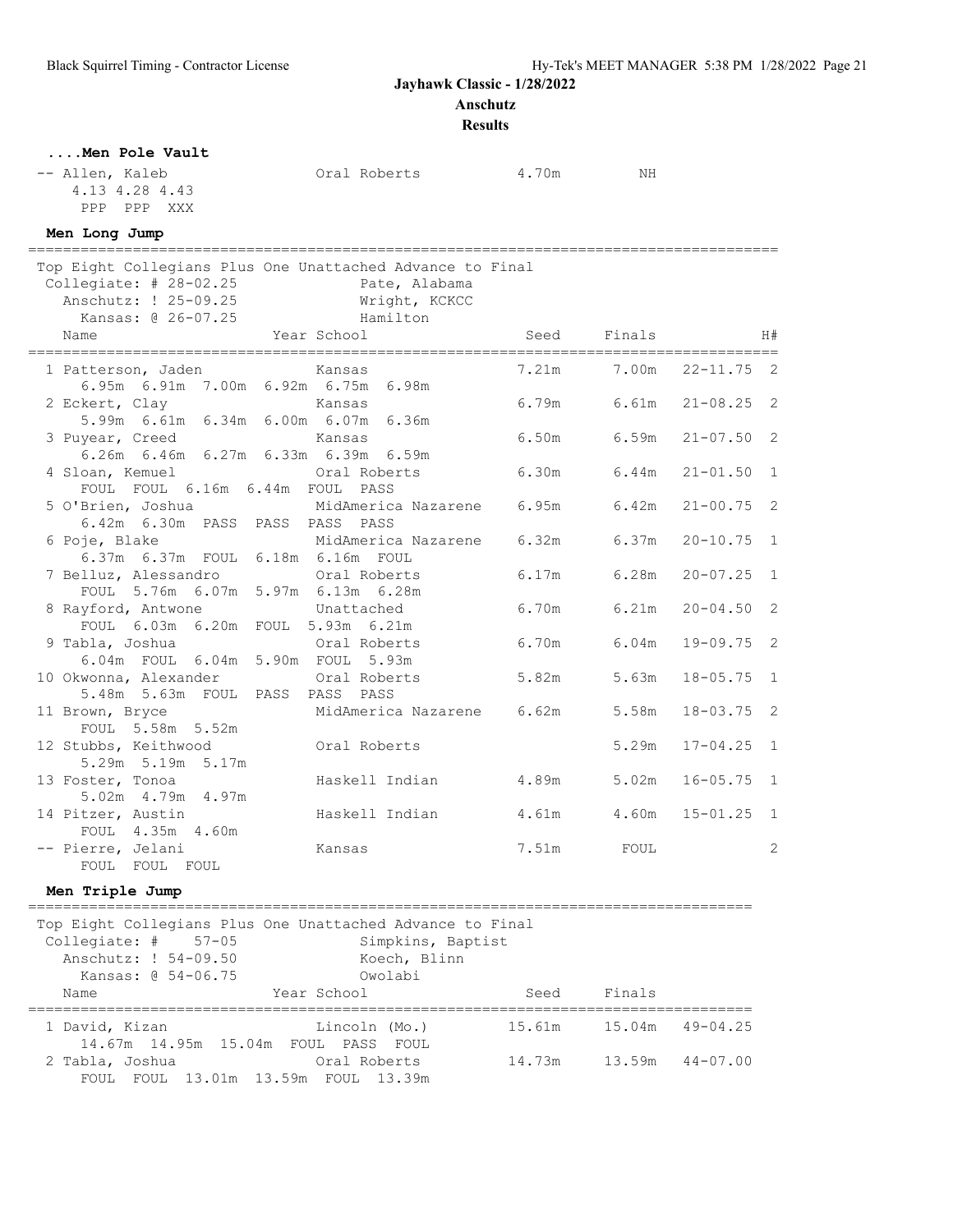**Results**

| Men Triple Jump                                                                                                                                                                                |        |                            |              |
|------------------------------------------------------------------------------------------------------------------------------------------------------------------------------------------------|--------|----------------------------|--------------|
| MidAmerica Nazarene 14.13m 12.95m 42-06.00<br>3 Brown, Bryce<br>12.95m  12.28m  FOUL  12.17m  11.96m  11.49m                                                                                   |        |                            |              |
| 4 Hanson, De'Mario<br>MidAmerica Nazarene 13.38m 12.29m 40-04.00                                                                                                                               |        |                            |              |
| FOUL 11.79m 12.16m 11.53m 11.99m 12.29m<br>-- Pitzer, Austin<br>Haskell Indian                                                                                                                 |        | FOUL                       |              |
| FOUL FOUL FOUL                                                                                                                                                                                 |        |                            |              |
| Men Shot Put                                                                                                                                                                                   |        |                            |              |
| Top Eight Collegians Plus One Unattached Advance to Final<br>Collegiate: $# 71-06.25$<br>Otterdahl, North Dakota St.<br>Finley, Kansas<br>Anschutz: ! 67-11.50<br>Kansas: @ 67-11.50<br>Finley |        |                            |              |
| Year School<br>Name                                                                                                                                                                            | Seed   | Finals                     |              |
| NW Missouri<br>1 Hipshire, David<br>13.78m FOUL FOUL FOUL FOUL FOUL                                                                                                                            |        | 14.52m   13.78m   45-02.50 |              |
| 2 Pavlidis, Dimitrios<br>Kansas<br>13.32m  11.75m  12.53m  12.24m  FOUL  12.73m                                                                                                                |        | 13.06m  13.32m  43-08.50   |              |
| 3 Downes, Grant<br>Kansas<br>12.51m  13.01m  12.32m  12.89m  FOUL  FOUL                                                                                                                        | 12.56m | 13.01m                     | $42 - 08.25$ |
| 4 Perini, Weston<br>Kansas<br>12.32m 12.67m 12.64m 12.78m 12.90m 12.21m                                                                                                                        | 13.30m | 12.90m                     | $42 - 04.00$ |
| 5 Jung, Alexander Kansas<br>FOUL FOUL 12.60m FOUL 11.79m 12.86m                                                                                                                                | 12.50m | 12.86m                     | $42 - 02.25$ |
| 6 Hiebert, Gage<br>MidAmerica Nazarene<br>11.60m FOUL 11.06m 11.48m 11.86m 11.97m                                                                                                              | 11.79m | 11.97m                     | $39 - 03.25$ |
| MidAmerica Nazarene 11.77m<br>7 Hufker, Mitchell<br>FOUL 11.43m FOUL FOUL FOUL FOUL                                                                                                            |        | 11.43m                     | $37 - 06.00$ |
| 8 Koval, Ted<br>Benedictine (Kan.)<br>10.78m 9.59m 10.85m 9.26m FOUL 9.00m                                                                                                                     |        | 10.85m                     | $35 - 07.25$ |
| 9 Moore, Tyler<br>Haskell Indian 10.12m<br>9.73m 10.07m 10.01m 9.84m 9.79m 9.90m                                                                                                               |        | 10.07m                     | $33 - 00.50$ |
| 10 Barbee, Kaleb<br>MidAmerica Nazarene 10.02m 9.69m<br>9.69m 9.49m 8.74m                                                                                                                      |        |                            | $31 - 09.50$ |
| Benedictine (Kan.)<br>11 Koval, Nick<br>8.36m 8.68m 8.48m                                                                                                                                      |        | 8.68m                      | $28 - 05.75$ |
| Men Weight Throw                                                                                                                                                                               |        |                            |              |
| Top Eight Collegians Plus One Unattached Advance to Final<br>Collegiate: $# 83-11.25$<br>Lihrman, Wisconsin<br>Anschutz: ! 75-05.50<br>Dudarev, Kansas<br>Kansas: @ 77-05.25<br>Agafonov       |        |                            |              |
| Year School<br>Name                                                                                                                                                                            | Seed   | Finals                     |              |
| 1 McMillin, Nick<br>Kansas                                                                                                                                                                     | 16.50m | 16.93m                     | $55 - 06.50$ |
| 16.19m FOUL FOUL<br>15.81m  16.09m<br>16.93m<br>2 Hufker, Mitchell<br>MidAmerica Nazarene                                                                                                      | 14.00m | 14.48m                     | $47 - 06.25$ |
| 13.23m  14.48m  13.25m<br>14.28m  13.63m  FOUL<br>3 Mefford, Mitchell<br>Oral Roberts                                                                                                          | 15.08m | 13.85m                     | $45 - 05.25$ |
| FOUL 12.92m FOUL 13.85m 13.84m FOUL<br>MidAmerica Nazarene<br>4 Hiebert, Gage<br>FOUL 12.78m FOUL 12.83m 12.84m 12.87m                                                                         | 13.57m | 12.87m                     | $42 - 02.75$ |